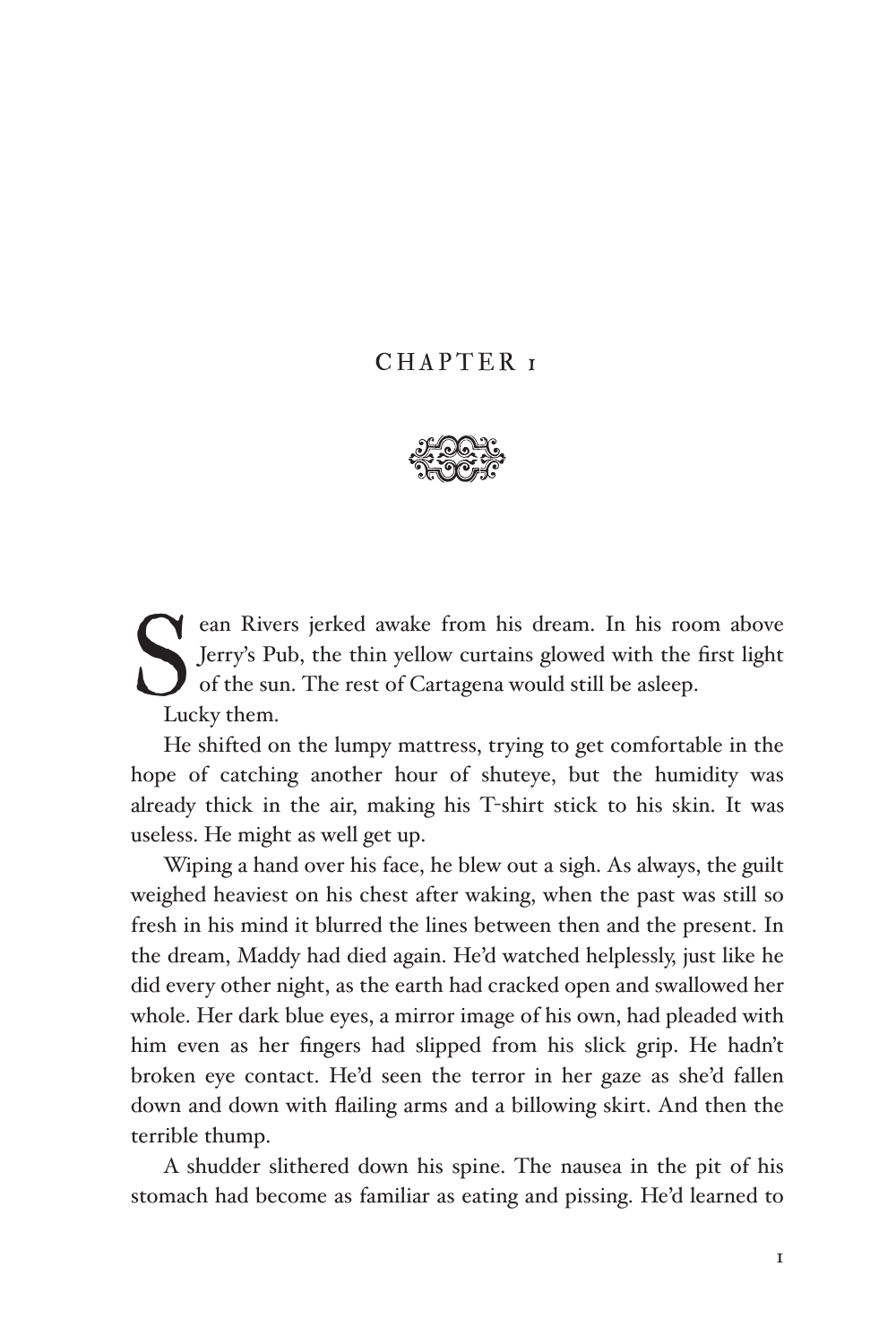live with the symptom as one would tolerate a persistent allergy. Swallowing back the acid in his throat, he inhaled the stale air and focused on his breathing until the urge to throw up passed.

The smoke from the bar clung to the sheets, the mattress, and his hair and damp skin. He needed a shower. He massaged his jaw in an effort to ease some of the tension in the joints. The sharp pricks of his stubble told him he needed a shave, too. Yet, he lingered another moment, putting off getting up, because once he did, the real nightmare, the one of facing another day, would begin.

When he couldn't lie on the sweat-drenched sheet any longer, he sat up and pressed his thumbs against his eyes until sparks popped behind his eyelids. It exorcized the lingering mental image of the dream, but wiping away the guilt wasn't as easy. The only purpose that motivated him to battle on was finishing what he and Maddy had started. Opening a cocktail bar in Colombia had been her dream. They'd made a great team, the best mixologists in the country, but she'd always been a better performer than him.

Another month or so, and he'd have enough money to finally make it happen. Jerry had promised he'd wait until Sean could afford to take over the rent. The plan was to convert the sleazy bar into a classy cocktail lounge and to open in six months, on Maddy's birthday. Until then, he was content to slave away in Jerry's bar, even if the long hours and manual labor left every bone in his body battered.

The pub had closed at two in the morning when the die-hard customers had left. He'd spent the next two hours stacking chairs and tables, scrubbing floors, washing glasses, cleaning windows, carrying crates of empty bottles outside, and hauling full ones in. Jerry had people for those chores, but it put off wrestling with his nightmares for another couple of hours. Physical exhaustion never delivered the redemption he was after, but he still tried. The mind with its built-in survival instinct was a fucked-up thing. The heart might give up, yet, the mind carried on, poking sticks into the wheels by trying to find coping mechanisms and defenses. In his case, physical labor had become his outlet.

He swung his legs from the bed and habitually reached for the crystal pendant on the necklace Maddy had given him for their twenty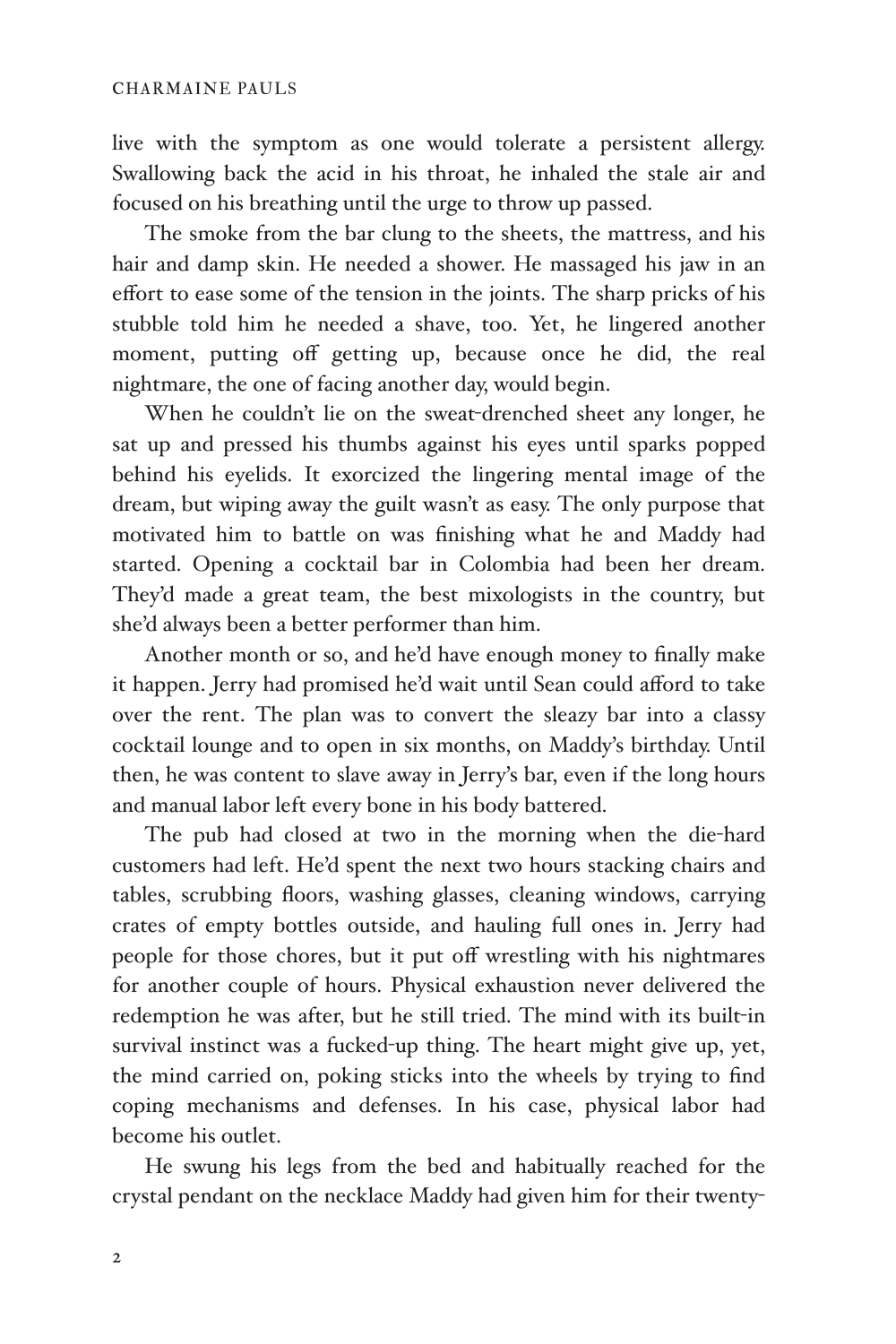seventh birthday, the last one she'd celebrated, but the weight of the stone was absent. He felt around his collarbone, touching nothing but skin. Despite the heat, his skin turned cold.

It couldn't be gone.

Impossible.

Already knowing what he'd see, he jumped up and stalked to the mirror on the wall.

Fuck.

It *was* gone.

The only adornment—if that was the right word—reflecting back at him was the tattoo of the formula on his left pec. Newton's law of gravity.

Dread filled his veins. He hadn't taken the necklace off since the day Maddy had put it around his neck, not because as a geomancist he knew the significance of the stone but because it was the last thing she'd given him.

"Crystal," she'd said, "to always protect you."

He'd long since given up on the hope that the stone could salvage his soul. To him, it served as a reminder of the promise he'd made himself not to let her dream die, too. The dream was the only part of her he could keep alive.

Rushing back to the bed, he ripped down the sheets and turned the pillow over. Maybe the necklace had come off in the night. But no. There was no sign of it.

Fuck. Fuck.

He checked under the bed. Nothing.

Had he lost it last night while he was mixing mood cocktails for the bar's clientele? Had it dropped off on the way to the Turkish grub joint where he'd bought dinner?

He grabbed the T-shirt he'd worn the night before from the chair, marched to the open window, and yanked the curtains aside. Not a breeze blew in from the sea. Pushing his palms on the windowsill, he peered at the cobblestone street. Nobody was moving around, yet. The shops below were shuttered. The bustle of brooms sweeping the pavements would only start in a couple of hours. Restaurants and stores wouldn't open until much later. Even so, if he'd dropped the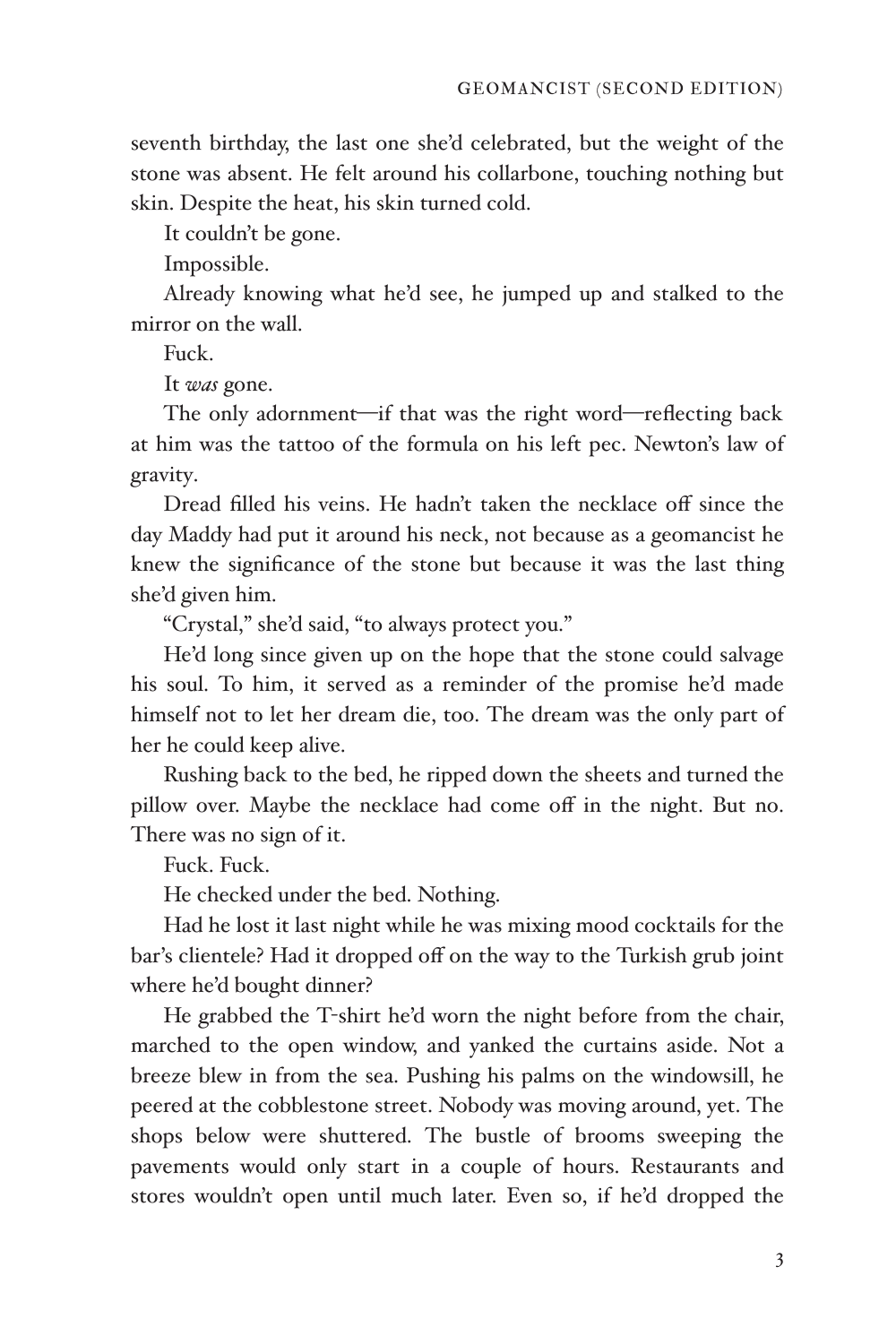necklace outside, the chances of finding it were slim. Someone could've picked it up by now. He had to go down to look for it. He had to find it.

Hurriedly, he pulled the T-shirt over his head. He was just about to turn when a young woman rounded the corner and strutted down the street. Holding her head high and her back straight, she beat the pavement with glittery flip-flops. The purposefulness of those steps made him pause. Her gait was different to that of the holidaymakers who strolled through the streets. This woman walked with singleminded focus and something else, something he noticed because he'd long since lost it-a youthful optimism about life.

Unable to look away, he studied her more closely. Curvy and on the short side, she looked voluptuous and young. Her attire consisted of thin transparent linen pants that she wore over a bright blue bikini. A white silk scarf was draped around her neck. No blouse or T-shirt, just the bikini top stretching over her generous breasts. To round off the look, she sported over sized sunglasses with pink lenses. Dark blonde curls that reached her jawline bobbed energetically to the rhythm of her feet.

She was a looker, all right, but it wasn't her prettiness that held his attention. It was that hopeful determination that emanated from her stride. Pity needled his gut. That sparkly luster for life wouldn't last. Sooner than later, reality and its cruelties would find her.

Expecting her to head for the stairs that gave access to the beach, he gave a start when she stopped right in front of Jerry's Pub and banged on the door. Baffled, he stared at the golden crown of her head.

It wasn't until she knocked a second time that he leaned from the window and called, "Can I help you?"

The woman tilted a heart-shaped face toward the sound of his voice and pushed her sunglasses over her hair. She assessed him with spearmint green eyes. Freckles dusted her nose and cheeks. On closer inspection, she wasn't as young as he'd thought. Late twenties maybe. The creases around the corners of her eyes suggested someone who smiled a lot.

Her gaze travelled over his chest before coming to a stop on his face. "Is this the premises that's for rent?"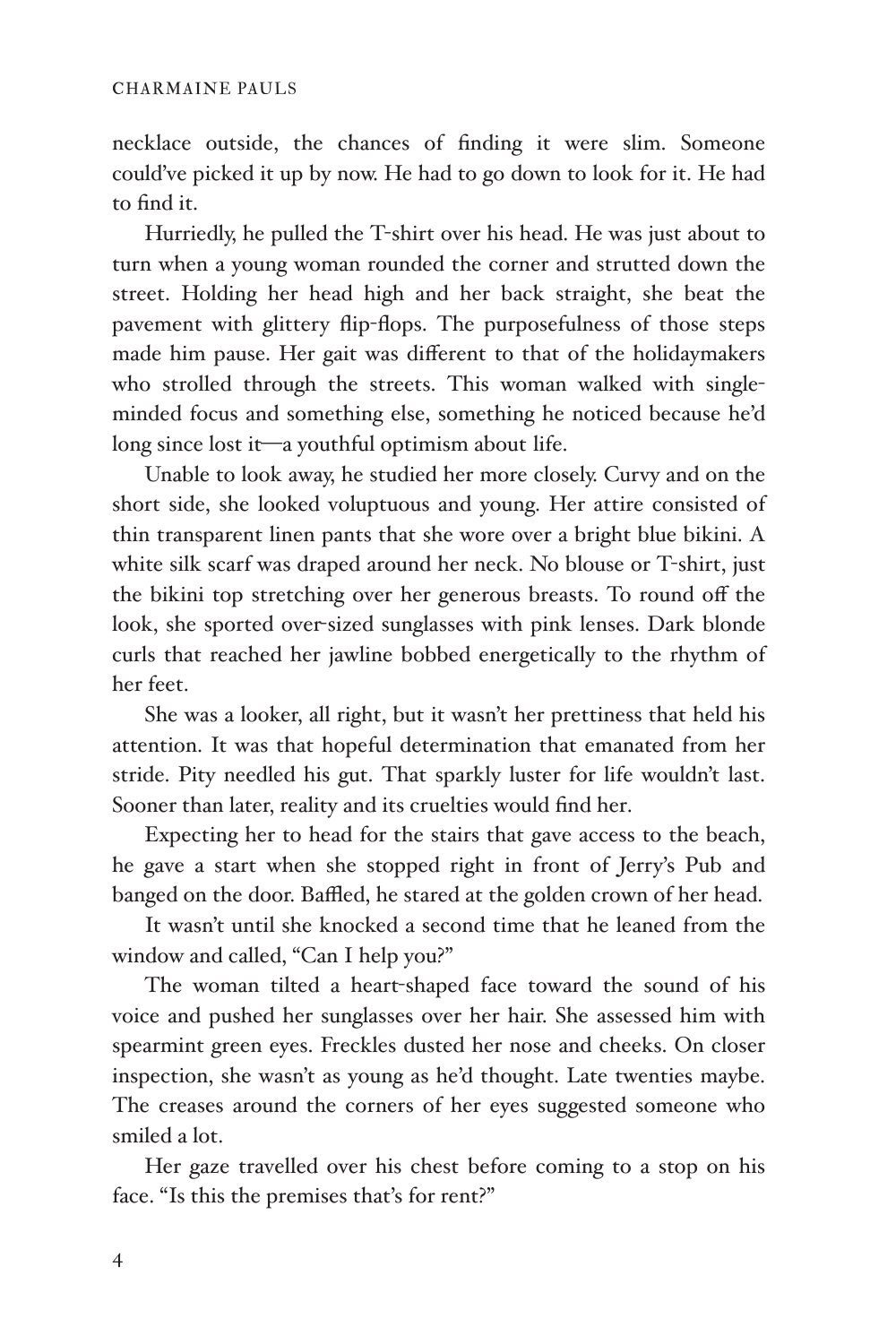### *Rent?*

Turning in a semi-circle with outstretched arms, she said in a bright voice, "This is perfect. Sea view, busy street, prime spot. Say, how many customers do you have on a weekend night?"

"You've got the wrong address, lass."

She squinted at the number on the wall. "Nope. Number eight."

"Hold on just a sec. I don't-"

"Can I see the inside?"

He lifted a finger. "Wait right there."

It seemed he'd have to go down and sort out this misunderstanding. A very untimely misunderstanding, might he add. He didn't have time for this now. He needed to go hunting for his necklace.

After pulling a clean pair of jeans over his boxer shorts, he took the stairs two by two down to the bar. When he opened the door, his visitor cocked her head and blew out a puff of air. Before he could tell her she was lost, she flittered around him, as light as a pussycat on her feet, and swirled through the room toward the bar. A whiff of green apples and something fresh and pretty like daisies followed in her wake.

"Perfect." White plastic bangles clanked together as she swept her arm over the lounge area. "The reception can be here." She turned to the bar counter. "And the refreshments will be over there."

The blue varnish and miniscule white flowers that decorated her nails drew his attention as she tapped her bow-shaped lips with an index finger.

"The massage room will have to be upstairs to profit from the view," she continued with a thoughtful air.

There was only one room upstairs, and that was his bedroom.

"Hold it right there, pussycat. What are you talking about? This is Jerry's bar." *Soon to be his.*

She cocked an eyebrow as if to say, 'So?' and loosened the silk scarf around her neck. A crystal pendant on a leather string rested snugly in her cleavage.

What in the gods name? Was this a joke?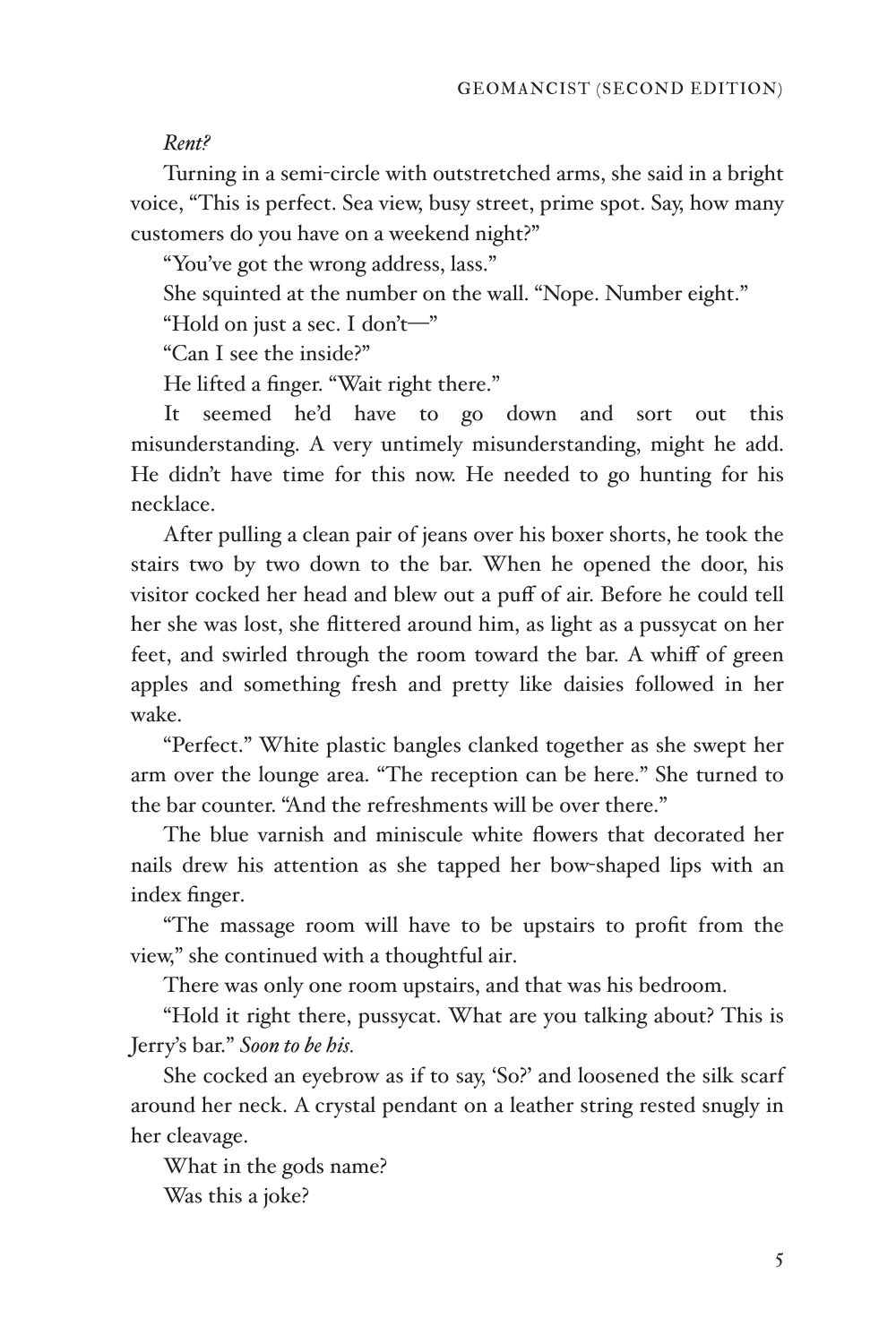That was his necklace.

It had to be an illusion, his mind playing tricks on him. Yet, there it was, as real as it gets.

"Is something the matter?" she asked, her eyebrows snapping together.

Unable to stop himself, he reached for the necklace, but she took a step back and covered her throat with a hand.

"Where did you get that?" he asked with a tight jaw.

She closed her fingers around the crystal. "I found it. It's mine."

"It's not." He advanced on her. "It's mine. I've been looking for that."

She took another step back. "Finders keepers."

"You don't want to push me, not on this."

She lifted her chin. "Prove that it's yours."

That was easy enough. He threw a thumb over his shoulder toward the framed photo on the wall.

She followed the path of his finger with her gaze, took three steps around him, and stopped in front of the frame. It was the picture Maddy had taken of him and Jerry on the night of their birthday party just after she'd given him the pendant. They'd celebrated here in the bar. The crystal had caught the flash of the camera, making a white halo on the photograph. When they'd developed the print, Maddy had said the white circle of light was a bad omen.

Pushing his sister's memory from his mind, he trained his attention on the woman studying the picture with a tilted head.

When she turned back to face him, Sean held out his palm in silent instruction. Obediently, she lifted the leather string over her head and placed the precious crystal in his hand. Relief flooded through him when he closed his fingers aound the pendant. The sharp edges pressed with welcoming familiarity into his fist. He took a moment to let the shape and weight reassure him before he relaxed his tight hold and pulled the leather string over his head.

"I found it in front of the kebab shop," she said with a smile that creased the corners of her eyes.

"I'm glad you did."

She searched his eyes. "It means a lot to you, doesn't it?"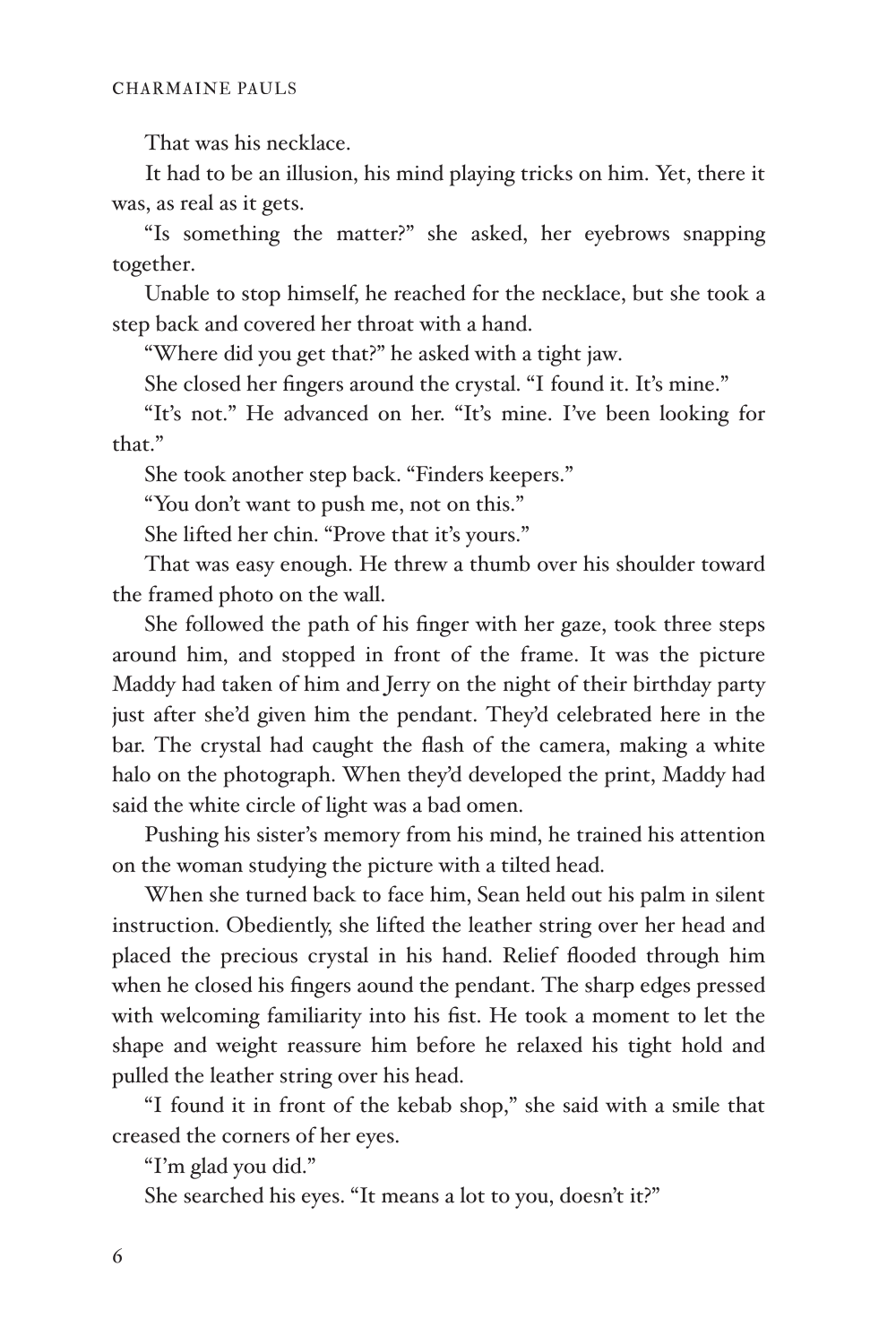Crossing his arms, he cut off her probing by getting straight to the point. "You mentioned something about rent?"

She continued to examine him openly, scrutinizing him from top to bottom before fixing her gaze on the formula of the first law of thermodynamics tattooed on his upper right-arm, or at least on the part that was visible from under his sleeve. Energy couldn't be created or destroyed. He was especially fond of that law.

"You're Sean, aren't you?" Without waiting for confirmation, she continued, "You sound and look even more Scottish than what I imagined. What made you decide to move to Colombia? How long since you've relocated? Three years? You have to give me some expat tips. The weather here must be a big improvement over the Highlands. That's where you're from, right? I hear you have this knack for intuitively mixing a drink to suit a customer's mood. Apparently, you never get it wrong."

He took a deep, long breath on her behalf. She was a nosy little kitten with long, blond lashes and pretty green cat eyes. Would she be playful if a man made a move or would she sweep her tail and show her claws?

Her hips rocked gently as she shifted her weight. "Say, what would you mix for me?"

He dragged his gaze over her small body and perfect curves. She'd be a spicy Thai iced latte spiked with vodka. Poison in a small bottle. She piqued his curiosity, and it wasn't about the reason why she'd barged through the door and spoke no sense about rent. It was the kind of curiosity that stirred in a man's pants.

He narrowed his eyes a fraction. "What did you say your name was?"

"Sorry." She brushed her palms over her thighs and held out a dainty hand. "Asia Sommer."

Folding his fingers around hers, he held back a frown. "Asia, like the continent?" Her skin was pleasantly warm.

She shrugged. "My mother wanted to name me after my father, but since she didn't know his name, she named me after the continent he was from instead."

*Damn.* What was he supposed to say to that?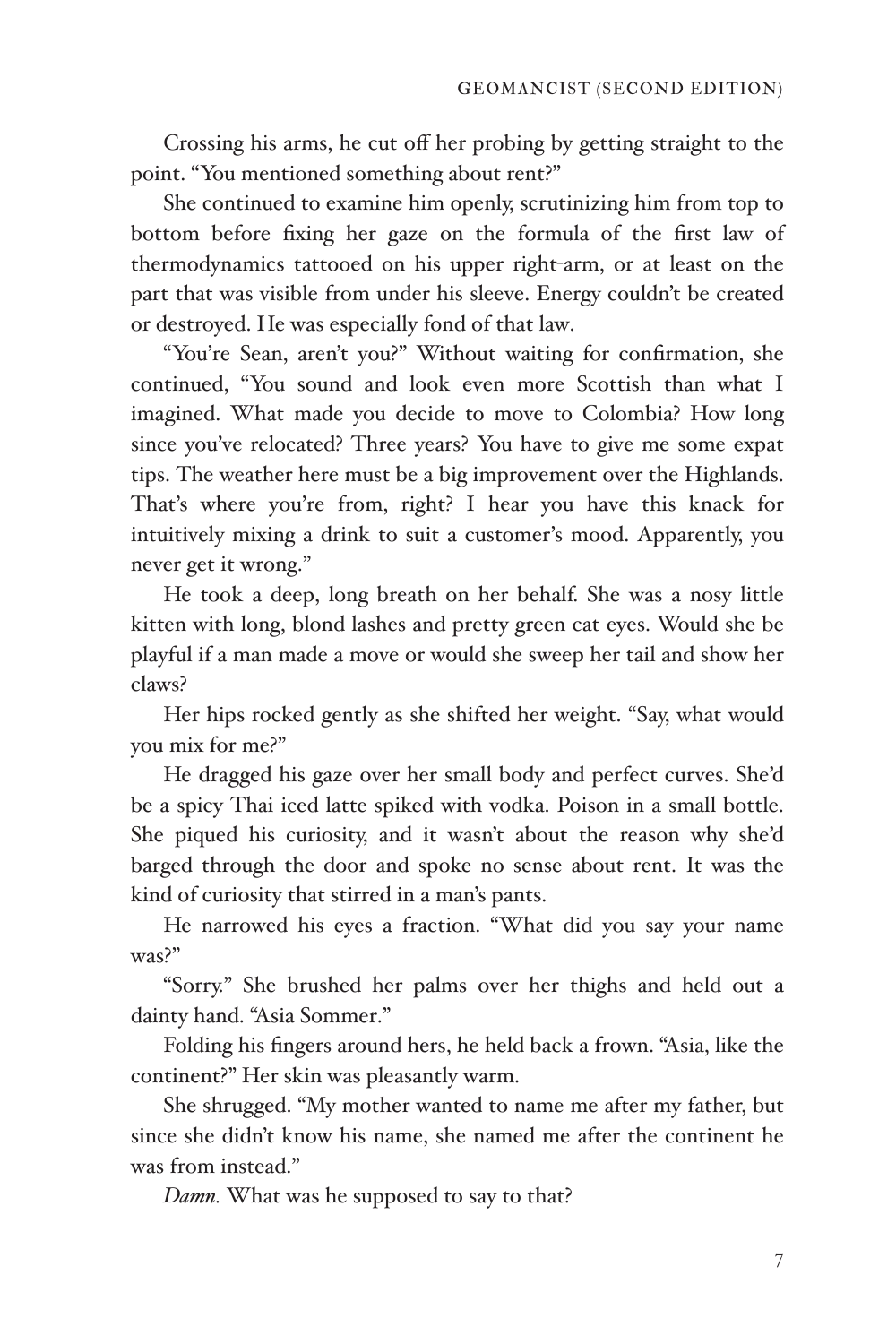"Anyway." She looked around the room. "I'm here to see Jerry."

Sean was territorial about the bar, and Jerry damn well knew it. Jerry wouldn't go behind his back. Suspicion tightened Sean's gut. What if her excuse for barging in here was just a front? For a stranger, Asia knew a lot about him. She could be working for a gift hunter or a government agency. The whole rent thing could be a set-up.

"As you can see, he's not in," he said. "However, I'm curious. How do you know so much about me, pussycat?" He gave her a humorless smile. "Are you a stalker?"

The warmth in her eyes evaporated. "I read the article about your Liquid Oscar in the Wine magazine." She wrinkled her nose. "Sorry to crush your big ego."

She definitely had claws. At least that explained how she knew his name and what he did for a living. The publicity was unfortunate. The nomination had been an error, one that hadn't come from his side. A well-intending Jerry had thought it would be good for their business. Little did he know it could cost Sean his life.

"Well?" she said, arching a brow. "When will Jerry be in?"

He watched her carefully, still not trusting her motives. "Not until tonight."

"I'll come back then."

"You'll be wasting your time," he said in a chilly tone. "The premises are not for rent."

Her icy smile matched his tone. "Maybe you're uninformed."

*Like he!.* "I don't think so."

Propping her hands on her hips, she asked, "At what time will he be here?"

"Nine should do it. Shall I give him a message?" he asked pointedly, making it clear she was imposing on his turf and his time.

"Please," she said sweetly. "Tell him Asia was here and that I'll come back tonight. And tell him not to offer the contract to anyone else until he's spoken to me."

Clenching his jaw, he took a step toward her. "What exactly did Jerry promise you, pussycat? Because I'd hate to see you disappointed."

Ire sparked in her eyes. "Don't call me that. It's objectifying."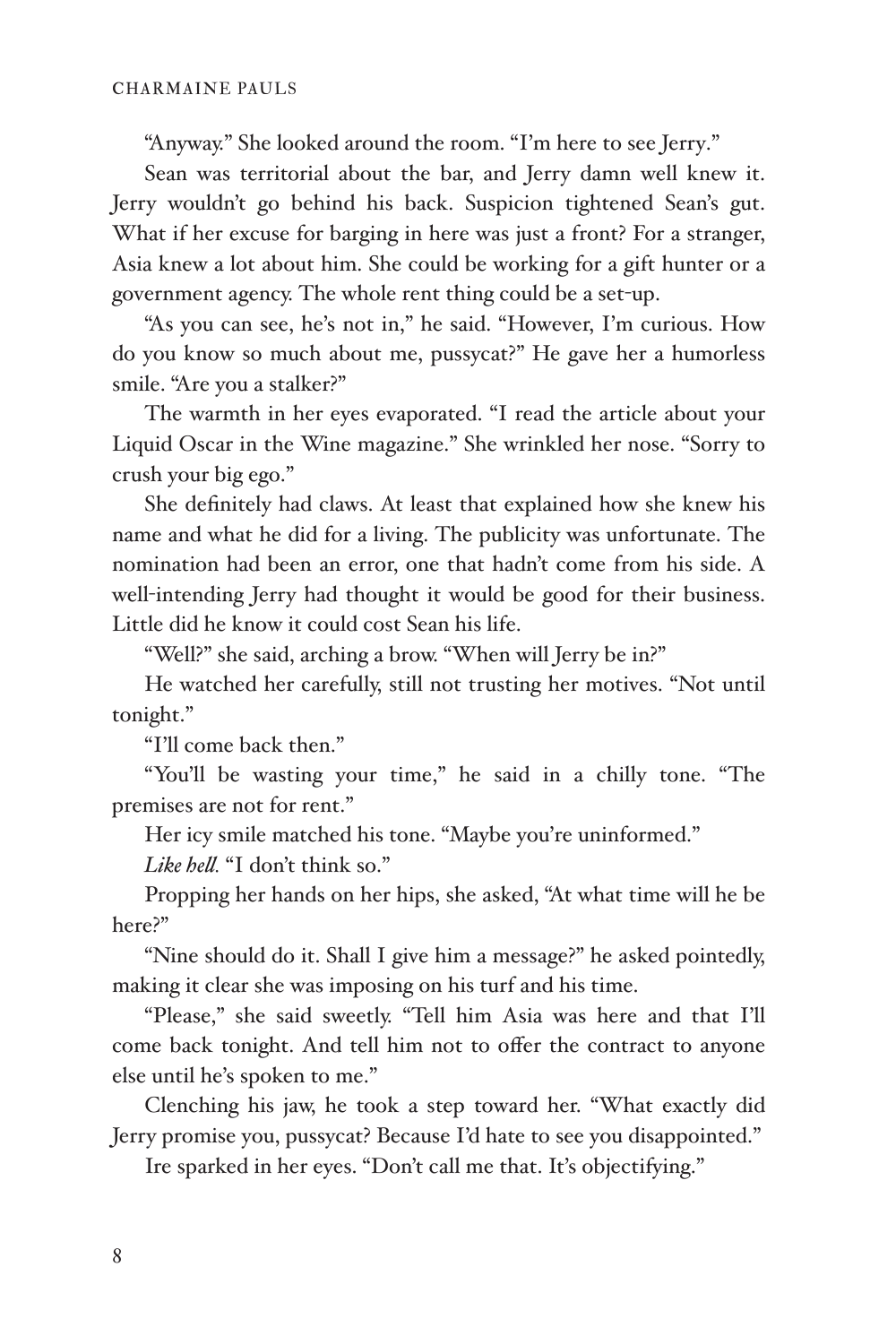"Is that so?" For some reason, he suddenly felt like playing cat and mouse. "What pet name do you prefer?"

"None." She pulled herself to her full height. "I'll be back tonight."

As she took a step toward the door, he grabbed the ends of her scarf and held her back. "You haven't told me what Jerry promised you."

She gripped the fabric, trying to pull it from his grasp. "Let go."

"Not until you tell me what this is all about."

Uttering a sigh, she said, "Look, I'm sorry if this means you're going to lose your job. I understand it can't be easy. If a spa required a barman, I promise I would've worked something out with you. I'm sure there are plenty of bars in town that'll pay handsomely for your skills."

His hearing got stuck on lose your job and then it fast-forwarded to *spa*. "A fucking what?"

If at all possible, her back turned even more rigid. "A spa, where people have beauty and relaxation treatments, in case you don't grasp the meaning of the word."

Anger heated his ears. "This is what Jerry agreed to, aye?"

"Not exactly. He's looking at getting out of his lease, and I'm looking at renting. It's a win-win for both of us. What I'm doing with the place afterward is really none of his or your business."

"That's where you're wrong, pussycat," he said, twisting the scarf ends around his hands and reeling her in. "It's every bit my business."

"I refuse to argue with you." She gave him a haughty look. "I'm leaving, but I *wi!* be back tonight. Now, let go of me."

He did no such thing. "By all means, come back tonight. I'll even encourage it, but it won't be for sealing a deal with Jerry. It won't be for more than a complimentary drink." He trailed his gaze over her. "Unless you *want* it to be more."

With eyes spitting fire, she jerked on her scarf, almost tearing the fabric from his hands. He let the material unwind slowly, taking his time to release her.

Stumbling a step back, she regarded him with disdain. "Are you always such a jerk?"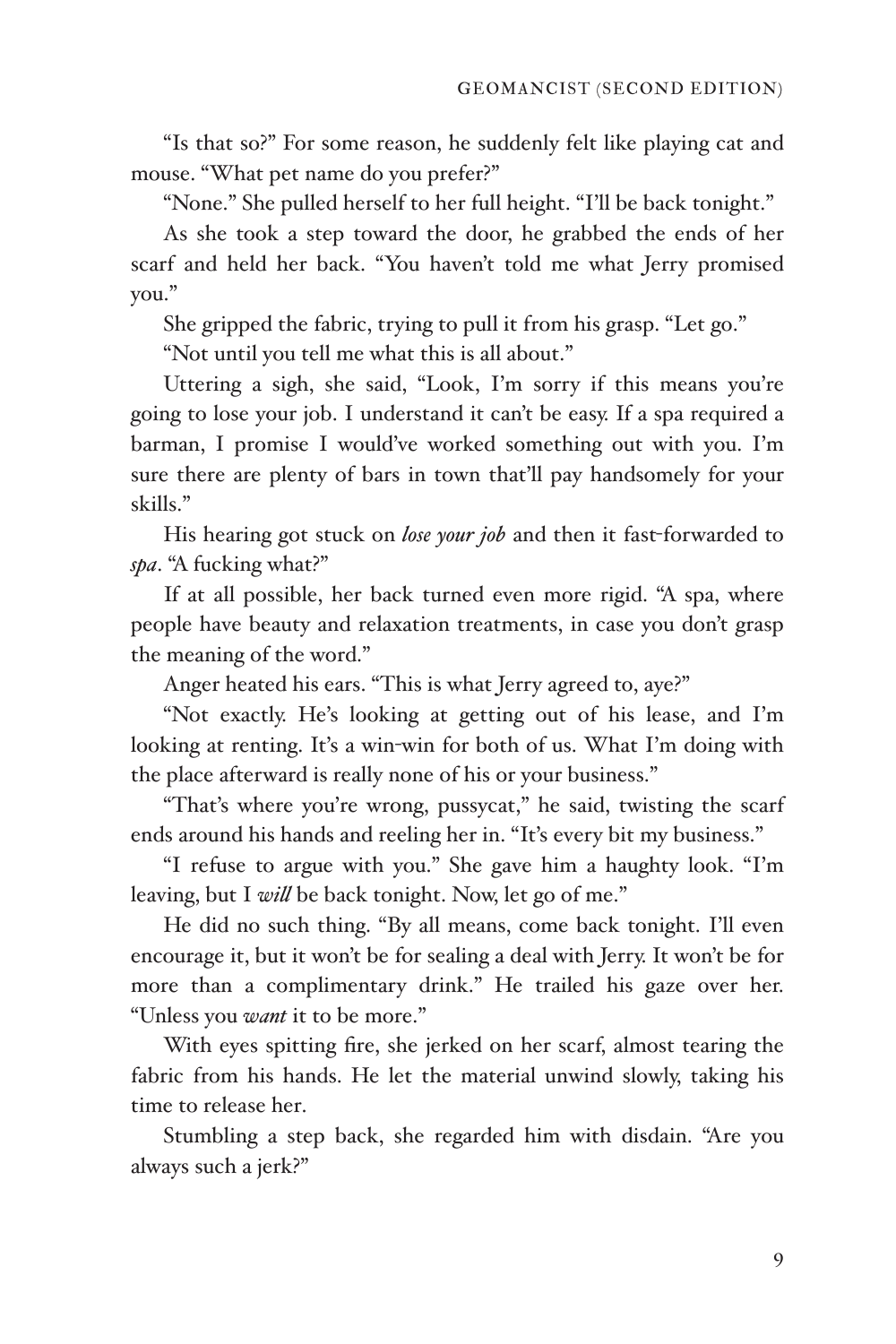"And here I thought I was flattering you." His semi hard-on certainly was.

"To think I was going to ask for your autograph," she said with a condescending smile before racing across the floor.

"I'll save you a front seat at the bar," he called after her.

The minute the door slammed behind her, he rushed upstairs and rummaged through the pockets of his leather jacket for his phone. Once he'd located it, he dialed Jerry's number, but all he got was voice mail. Forfeiting the much-needed shower, he pulled on his jacket and grabbed his helmet and keys on the way to the door.

Twenty minutes later, he stopped in front of Jerry's cabin in a cheap harbor location. A note on the door read, *Gone fishing*. He slammed his hand on the handlebar of his bike. He didn't know what the deal was with Asia, but giving up the bar was not in the cards, not in his lifetime.

## おとる

THE PREPARATIONS for the evening kept Sean busy until late afternoon. The stock had to be counted, new orders placed, the cash register balanced, and the expenses and sales captured in Jerry's dinosaur software accounting program.

When Suzie, their head waitress, arrived, he left her in charge to go for his workout at the gym and his daily jog along the beach. He needed the strenuous exercise as a vent for his frustration. He was still pissed off about that morning's surprise visit. No doubt it was a misunderstanding, yet, he couldn't shake the uneasy feeling in his gut.

The bar was his.

It was so close. One more month was all he needed.

Back at the pub, he took ten minutes to shower and change into his black jeans and favorite Einstein T-shirt before going downstairs. Living in a bachelor pad on top of the bar was cramped, but it saved him the cost of renting a place, money he could put into the dream.

At eight, Jerry sauntered through the door, sporting a studded leather vest and a red headband. "Hey, bro." He gave Sean a high five. "What's up?"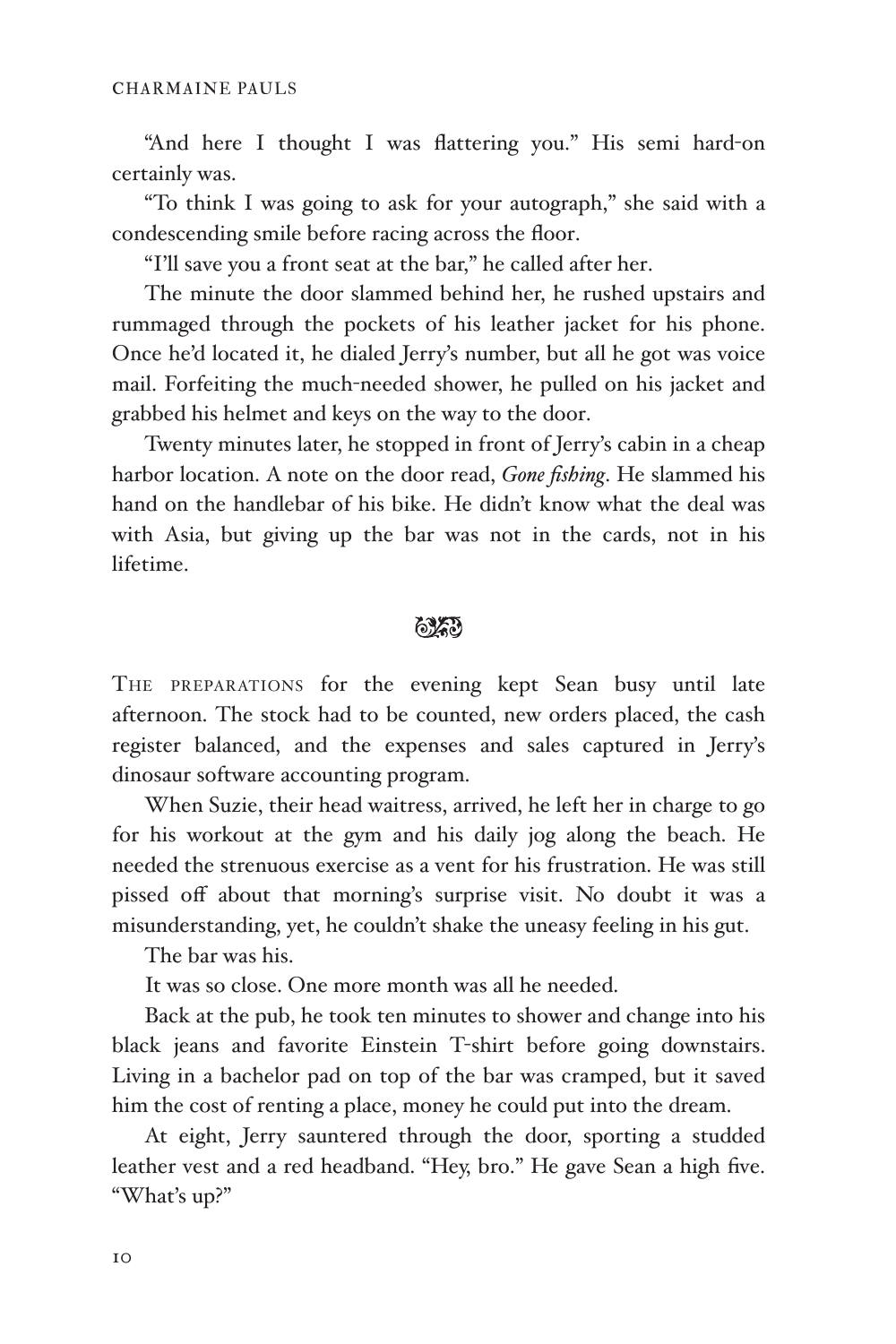Sean dropped the stock list on the bar counter. "I was hoping you'd tell me."

"Hell." Jerry regarded Sean from under bushy eyebrows. "What's eating you?"

"A lass called Asia."

"Shit." Jerry scratched his jaw, suddenly looking everywhere but at Sean. "I wanted to talk to you about that."

Sean narrowed his eyes, his uneasiness morphing into cold dread and hot anger. His tone was deceptively calm as he said, "It looks like she beat you to it."

Jerry hung his head and met Sean's eyes tentatively. "Times are tough, man."

Tightening his fingers on the edge of the counter, Sean asked, "What the fuck is that supposed to mean?"

Jerry gave a drawn-out sigh. "I wanted to hang in there for you. I really did, bro."

"Wait." Sean rounded the bar and stopped in front of his boss. "Why does this sound like a fucking apology?"

"Sean, man, you know we've been losing customers."

They'd been losing customers because holidaymakers didn't come to Latin American paradise for Irish pubs with pool tables. He'd been telling Jerry that for the past two years. They needed to upgrade by putting tables outside facing the beach. They needed to serve fancy, expensive cocktails, and make it a joint where glitzy singles could meet and mingle. The biker theme was long since cold coffee.

"We're losing drinking customers because you're a hard-headed mule," Sean said.

"Maybe you were right about all the fancy shit and pretentious mixes, but it doesn't matter now. I can't make the bills. It's over, man."

Over?

Just like that?

He refused to accept it.

Slamming a palm on the counter, Sean said, "Just one more month, Jerry. I've almost got it together."

Jerry looked away again. "I tried."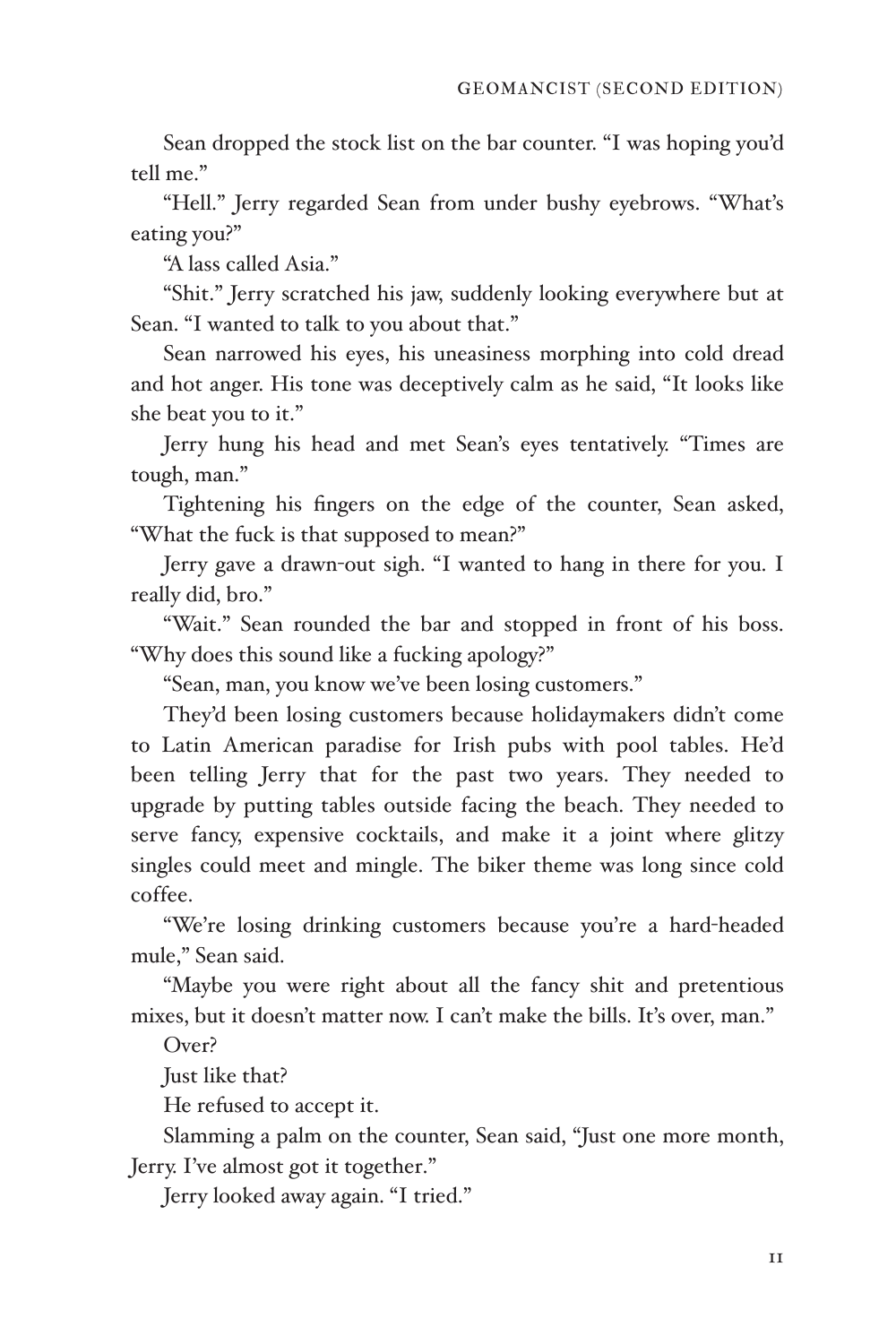Desperate, Sean continued, "I thought your landlord was okay with cutting you slack."

"I have a new landlord," Jerry mumbled.

None of this made fucking sense. "What are you talking about?"

"The old one sold out. The new one wants to get rid of the bad debt and start with a clean slate." Reluctantly, Jerry met his gaze. "No more credit."

"Did you explain to him that I'm supposed to take over the lease?"

"Yeah. He won't give me more time. He called yesterday to tell me he's got someone else interested."

"The Asia doll?"

Jerry rubbed the back of his neck. "Yeah."

"We could've made a plan," Sean gritted out as anger, disappointed, and desperation braided together in his gut.

"What plan?" Jerry raised his hands, palms up. "You need five grand just for a deposit."

"So you decided to turn it into a fucking beauty salon?" Sean exclaimed.

"Not me," Jerry replied in a reasonable tone. "The landlord said whoever comes up with the money first gets the deal."

*Wait. Whoever comes up with the money first?*

A flicker of hope rose from the despair that had taken root in Sean's soul. "Does that mean she hasn't signed a contract, yet?"

"As far as I know, no. She's also short of cash."

Suppressing the urge to pump a fist in the air, Sean let the information settle. Slowly, his lips curved into a smile. "Then it seems we're in for a money race."

"Sean," Jerry said with caution.

He shrugged. "What?"

Jerry knew how much the pub meant to him. He'd employed Maddy, for Christ's sake. He knew the cocktail bar had been her dream.

A slither of reason returned. If things had gone this far, Jerry had to be deeper in the shit than what Sean ever thought.

"If you want to keep the place we can-" Sean started.

"No," Jerry said quickly. "I told you. I'm too old for this. I want out.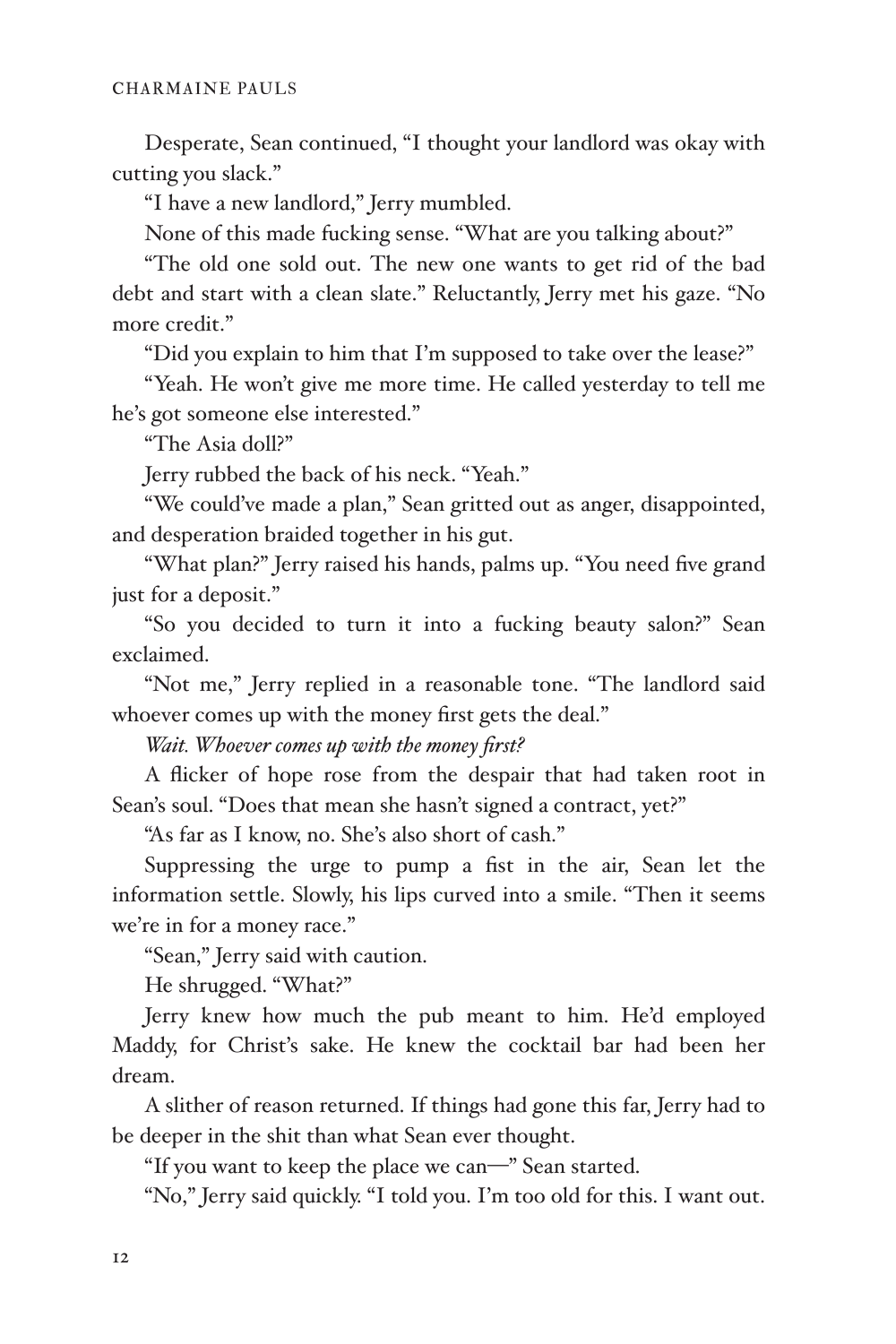I need out." He sighed. "Look, if you just take Juan's offer to mix at his party, you'll have enough money."

At the mention of Juan's name, Sean clenched his jaw. "I'm not taking his money."

"Ten thousand fucking dollars is a grand sum, Sean."

"It's drug money," Sean said, all but spitting the words.

"All money's tainted. All money gets dirty somewhere along the line."

"I'm not going to do a gig for a drug kingpin and that's that."

Jerry flicked Sean's T-shirt. "What other ideas do you have, Einstein?"

Sean didn't answer.

"Unless you want to see a beauty salon go up right on the spot where you're standing, you better reconsider."

Blowing out a long, laborious sigh, Sean asked, "Why didn't you fucking say something?"

"I only got the call yesterday." Jerry scratched his head. "I was going to talk to you after tonight's gig. I didn't expect the woman to march in here before I had time to warn you."

Sean already had a name and a design-Starlight, in bright blue letters on a silver background, surrounded by stars. Maddy would've liked it.

Jerry gripped Sean's shoulder. "There must be other locations if this doesn't work out."

"This is the best location in town, and you know it."

More importantly, Maddy had worked here, and her presence lingered. It was the only place he could still feel her. He wouldn't fail her, but doing a gig for Juan Hernandez, hell no.

Jerry squeezed his shoulder before letting go. "I wish there was another way." Apparently, with nothing left to say, he walked into the office at the back and closed the door.

Juan's event organizer, Leona, had been on Sean's case about playing private barman at the kingpin's exclusive fiftieth birthday party for months. Sean was surprised he hadn't yet been hijacked at gunpoint or had his kneecaps knocked in. The whole city knew the Colombian drug lord had rented an island off the coast of Cartagena for the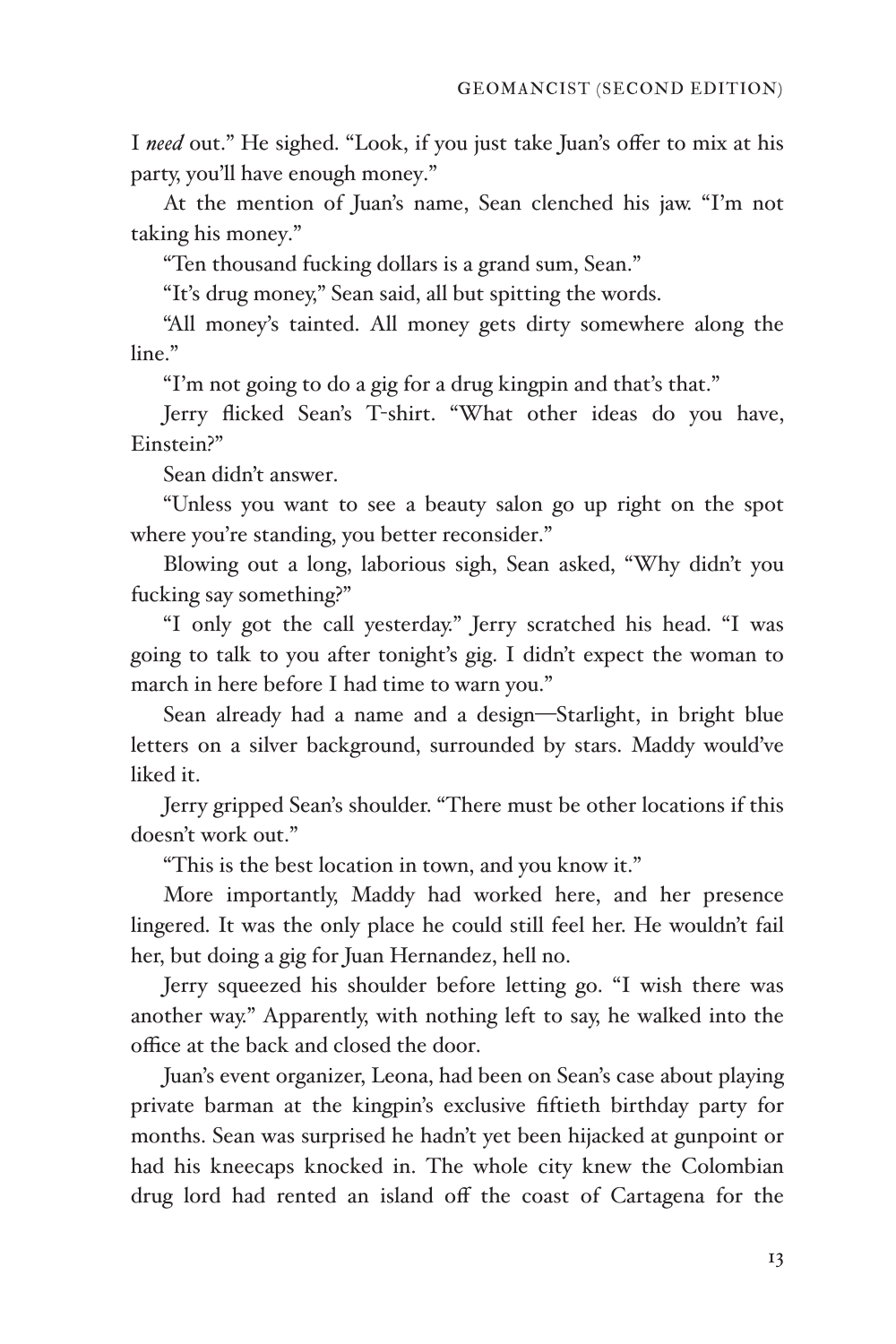### CHARMAINE PAULS

weeklong celebration. Fifty of his closest friends and influential business partners had been invited. A symbolic number for a dangerous man. It also happened to be the fiftieth celebration of Juan's father's drug business, the one Juan had taken over at the age of thirty. The party was going to be a cesspool of criminals, something Sean had no desire to be a part of.

He went back to preparing his nightly presentation, which was the opening show of the house, so to speak. When the doors opened at nine, he'd execute the performance he'd practiced during the day to the beat of funky house music. Jerry was on lights, maneuvering the spots and colored lasers. Matching the music, lights, and the liquor to the choreography was a complicated business. The routine changed every day. Tonight, he had a fire-blowing trick up his sleeve. He called the mix he'd invented for the occasion Fire Dance. It also meant they had to stock up on the booze that made the mix. If there was a feature cocktail on the menu, it was always ordered three times more than the usual drinks.

After a quick practice run with Rod who was in charge of the music, he settled behind the bar and waited for the stampede. People would compete for tables, pushing to get as close as possible to the counter. They'd buy a mood cocktail, for which he was famous, drink it quickly, and leave. As soon as the music and lights were dead and the show ended, they'd seek out the more glamorous clubs in town. Only Jerry's dwindling amount of regulars in biker jackets would remain, nursing a beer or a whiskey, which made Jerry hardly enough dough to cover his costs.

"Suzie," he said as she passed by, "reserve a VIP seat for Miss Asia Sommer. She's coming in to see Jerry at nine." Maybe he could sway the kitten and get her mind off this crazy spa idea of hers. It was a feeble hope, but it couldn't hurt to try.

"Sure." Calling back from over her shoulder, she asked, "What kind of a name is that, anyway?"

Freddy, the bouncer, checked his wristwatch and looked at Sean for his cue. It should've been Jerry who gave the signal, but it had been a while since Jerry paid real interest in his business. All Jerry wanted these days was to retire, not that he was that old. When Sean nodded,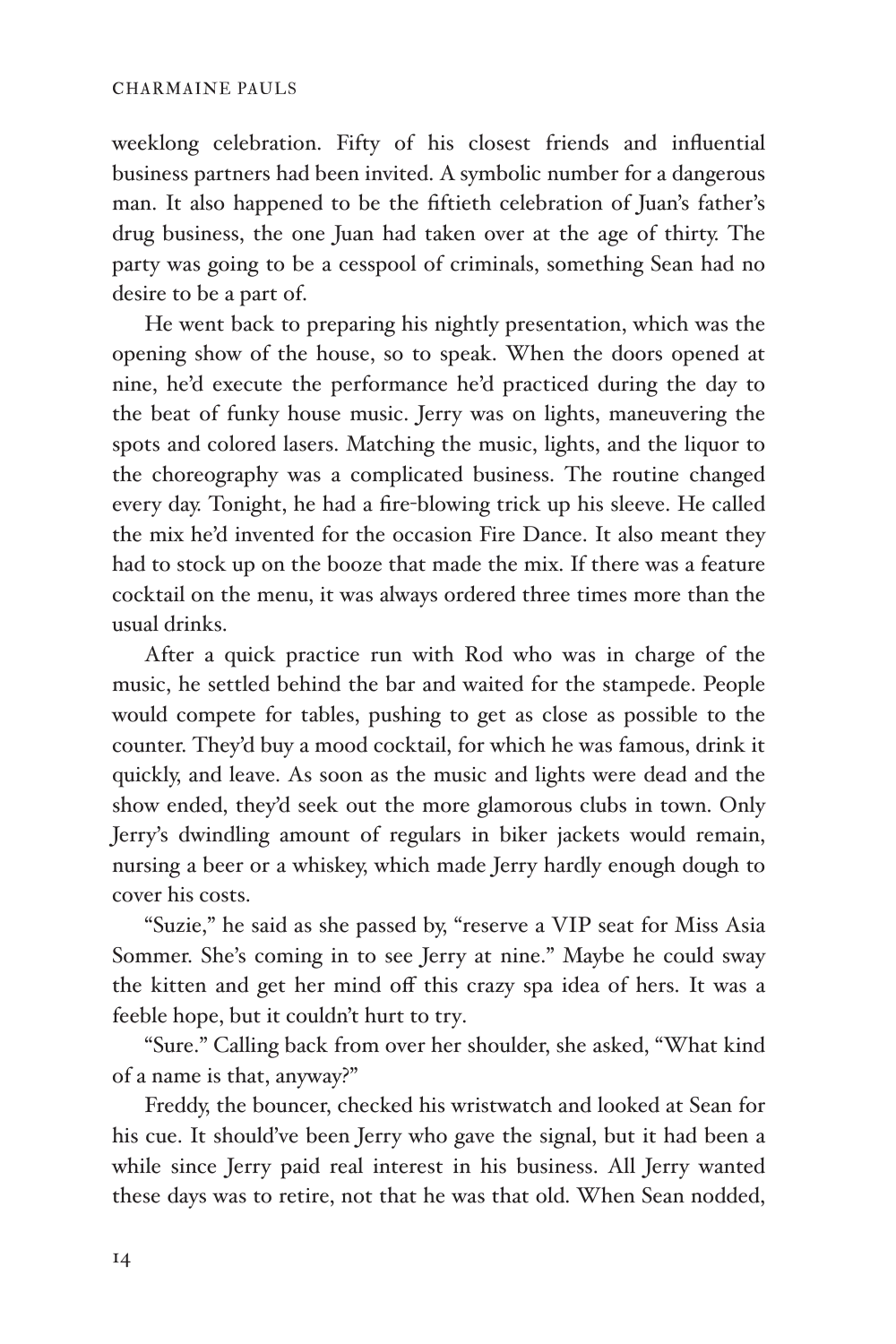Freddy opened the door, letting in a throng of women in short evening dresses and high heels followed by men dressed in white linen shirts and fancy slacks.

A particularly glamorous group filtered through the door. Sean froze. As if sensing the dangerous power emanating from the women and men who'd just entered, the crowd cleared a path, letting them through to the only group table in the lounge area at the back. Everyone was staring. Their physical perfection made it hard not to notice them. Even the atmosphere had changed. They demanded attention, if not respect.

Well, well. Fuck him and all the laws of nature he'd tattooed on his body. He knew a group of forbidden arts practitioners when he saw them. He was one of them, after all. The reason he and Maddy had moved to Colombia had been to escape the hunters who were after their gift. Being a waitress and barman had initially been a way of making a living, until Maddy had found her passion in mixology.

Lowering his head, he studied the group as they arrived at the table. He'd made it his job to know all there was to know about his kind. It was essential for survival. Knowledge was power. Back in Scotland, his old man had a friend in government who was a sponsor of the paranormal crime task force who took their seats with cool indifference, acting as if their only goal was a night out on the town and a good time.

Sean knew better.

Cain Jones, the commander of the team, was discernable because of the birthmark on his cheek. The red mark stretched as he smiled at the woman on his left. Tall and toned with eyes that shone a bright turquoise against her smooth, coffee-colored skin, she could only be Maya Martin, the hydromancist. It was said she could split the sea like Moses with a flick of her fingers. A red silk dress pulled up at her welldefined calf to her thigh as she gingerly balanced a black stiletto on the low table in front of her.

The man on her left pulled the fabric of her skirt over her knee and cupped it possessively. Timothy Fardel's blond curls fell over his dark eyes. The Australian ambassador, Maya's husband, didn't possess one of the seven arts, but he harbored his own secret. He was a dhampir.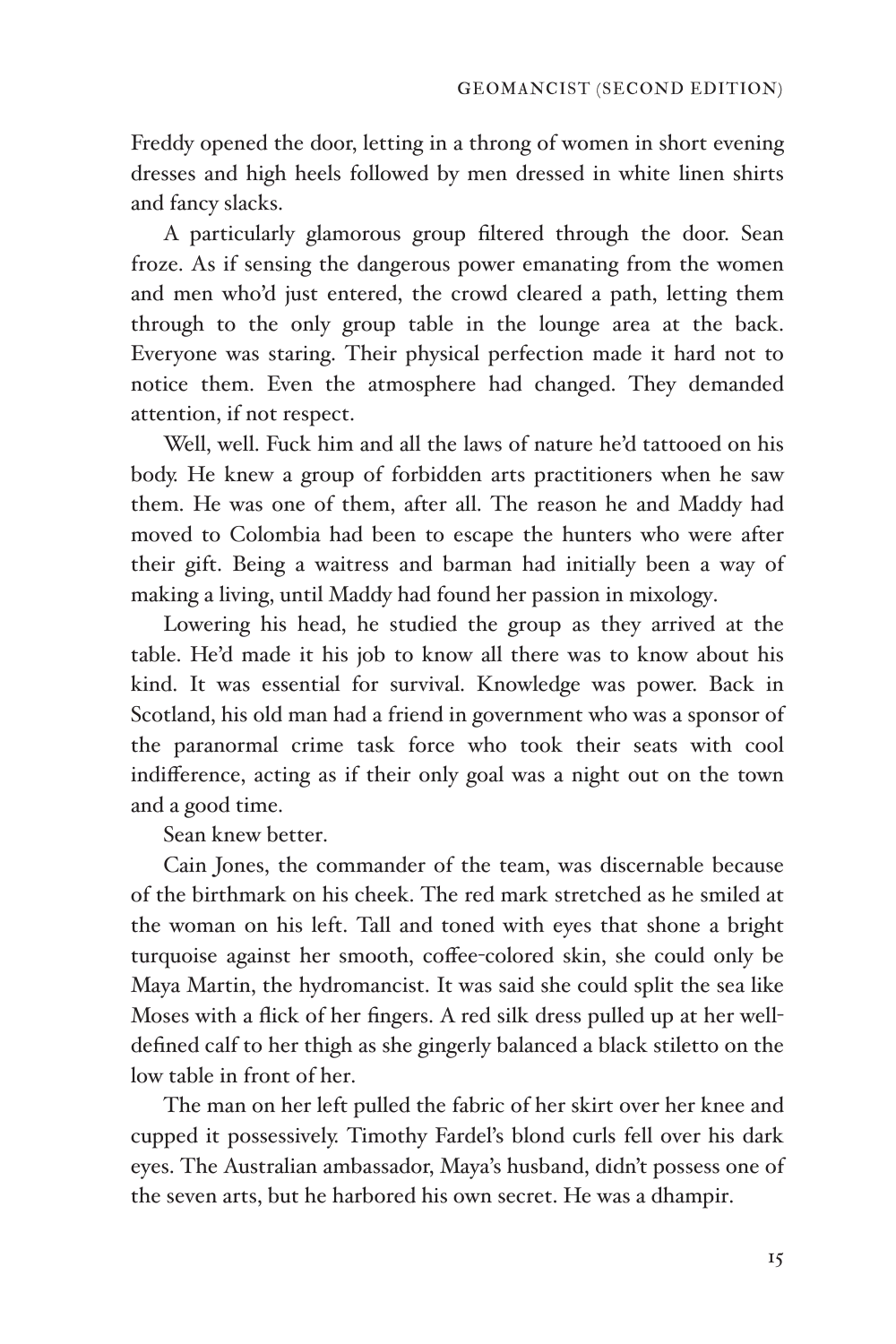### CHARMAINE PAULS

Josselin de Arradon flanked Cain on the right. The team leader was one of the most dangerous men that walked the face of the earth. A direct descendant of ancient French royalty, he owned a castle in Brittany that served as the team's base in France. Joss was the last surviving bloodsucker in the world. He could discern just about anything about anyone by tasting a drop of their blood. Shoulderlength hair fell in tresses around his rugged face. A black shirt and dark pants stretched over an impressively broad chest and powerful thighs as he twisted his tall frame onto the too-small chair.

The delicate Japanese woman he pulled onto his lap was the team's pyromancist. Clelia d'Ambois was the most powerful firestarter who ever existed. The rumors that had reached his ears reported that she could turn stone to ash. Set off against black velvet shorts and patent leather boots, her skin appeared ghostly white. Joss brushed a thumb over her pale shoulder as she leaned her back against his chest. When she turned her coal-black eyes on Sean, he glanced away instinctively. Those black pools had a spark to them, and even if he knew she was an animal activist and known to be soft natured, he had no desire to invite either her irk or her husband's jealousy. Joss and Clelia had recently birthed a baby, which was nothing short of a miracle for their kind, seeing that mothers of gifted babies usually died at birth. The boy, Laudren, should be nine months old.

The only other mother in the team, Katherine White, was seated next to Clelia. Married to the Russian aeromancist, Lann Dréan, she ran the library of antique books in his privately owned monastery turned team base in Santiago, Chile. Kat and Lann's son, Thomas, was almost two.

Sitting on her left, Lann pulled her mass of burgundy hair into a ponytail at the base of her neck and kissed her throat. The Russian was slender but of muscular build and sported the freakiest damn yellow eyes Sean had seen. His long blond hair was braided down his back, exposing his slightly elongated ears. Those slender fingers could not only crush a neck with a mere squeeze, but could also pull a flash of lightning from the sky that would toast their whole bar. His unique power allowed him to stir the weather patterns into any mix he craved. Of course, being a part of Cain's team, he would've sworn to use his art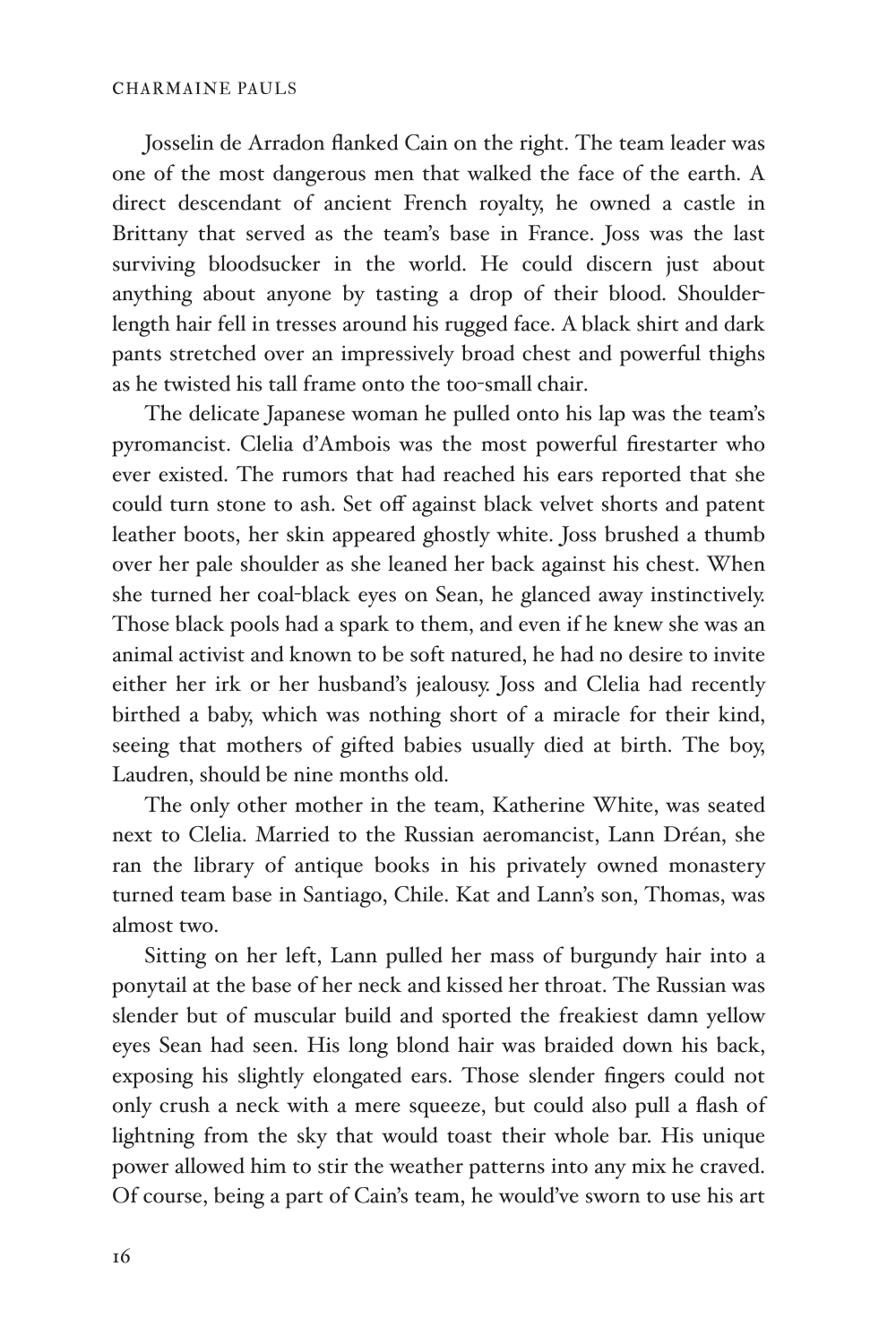only for the good of mankind. Tinkering with the weather could have detrimental effects on the planet. It could give a man the power to control crops and therefore nations, or it could wipe out mankind entirely. Until Kat had given him a son, Lann had been the last of his kind. Thomas had inherited his father's gift. Unlike Thomas, Laudren was too young to exhibit any powers, yet. It was impossible to say if he'd be a bloodsucker like his father or a pyromancist like his mother.

Finally, Sean focused his attention on the last member of the team. Bono Black had taken up a standing position behind Joss, his chest muscles bulging as he crossed his arms. His expression was difficult to read, maybe because of the eye patch that covered his left eye. His onyx skin seemed to glow under the overhead lights. The diamond stud in his ear caught a light shard from the disco ball, reflecting it back at Sean in a small zap of lightning, and then it was gone when Bono turned his head. Strictly speaking, the Senegalese pilot worked for Joss, but Joss deployed him for team missions. He could fly just about anything with a throttle and a pair of wings.

This was bad. Why was Cain's whole team gathered in Jerry's bar? Sean had been careful about hiding his true nature. If what he was came to light, he'd be more hunted than ever before and possibly eliminated by the government. Anyone with a forbidden art could steal someone else's by killing them.

He gave a start when Jerry spoke next to him.

"What's with the dreaming, Sean? Let's get the show on the road."

This could only mean that Cain Jones had finally caught up with him. There was no choice but to face the music. He didn't know what they wanted, but he didn't have a good feeling about this. He should've known the day would turn out bad when he'd woken up without his pendant. First the feisty Asia and now this. With a last glance at the threat in the corner, Sean started his show.

As the lasers came on to dance over him, the music started pumping. He flexed his arms and shook his fingers. The girls in the front row screamed when he gave them his practiced smile. Grabbing the bottle of vodka on the counter, he flipped it in the air. The bottle summersaulted twice before he caught it on the back of his forearm and rolled it across his shoulders to his left hand. At the same time as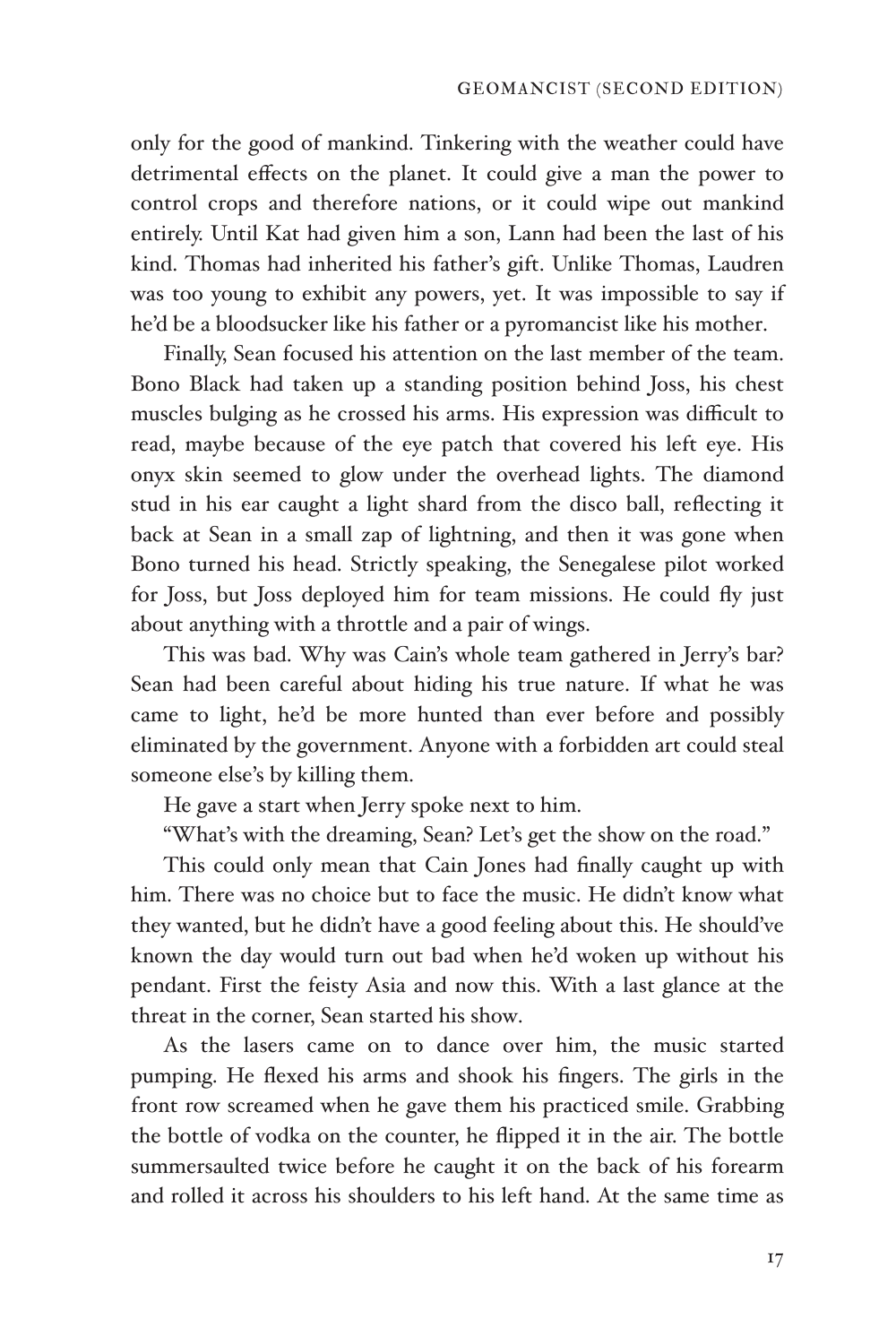catching the neck of the bottle, he threw two lemons in the air and juggled them with his right hand while pouring a shot of vodka in a silver shaker. When the lemons came down, he was ready with the knife, slicing them in the air. He squeezed, did a twirl, caught the juice in the shaker, and grabbed the Baileys, which he balanced on his bicep. He bounced the Nachtmusik off his forearm, propelled both bottles and caught the stream of white and brown liquid with the shaker in the air.

A redhead in the front pulled her bra from under her shirt and threw it on the bar counter. That meant she was volunteering for the fun part. From nowhere, unruly dark blond curls invaded his mind. In no way was he allowing a pussycat named Asia to turn his Starlight into a massage parlor. Pushing away the thought, he concentrated on tossing the shaker with exactly the right force. The liquid dropped slower than the metal, giving the illusion of being suspended in the air. Before the liquor could spill on the counter, the shaker was back in his hand, the alcohol neatly hitting the bottom.

The crowd cheered. He had a few other moves planned, but he wanted to end the show sooner than later. He needed to know why Cain was here. He flicked a shot glass into the air and walked a bottle of brandy on his arm. When it reached his shoulder, he tipped it, catching a shot in the glass. He took the glass in his mouth while juggling three bottles and laced his throat and tongue with the brandy. The brandy would quickly heat in his mouth, making it more combustible. When he exhaled, he struck a match, and a blue flame ran into the air.

With the crowd clapping and cheering, he held his hand to the braless girl and guided her with a swift movement onto the counter. She knew what to do. She lay down and moved her shirt up, exposing her belly. He hopped on the counter and took a wide-legged stance over her, shaking the mixer between his thumb and little finger before tipping the container. A shiver ran over her skin as he poured a line of liquor from just under her breasts to her navel. The alcohol he'd kept in the back of his mouth caught the spark when he flicked the lighter one of the spectators handed him. Crouching down, he blew over her skin. The blue flame caught the new energy to feed on and ran with a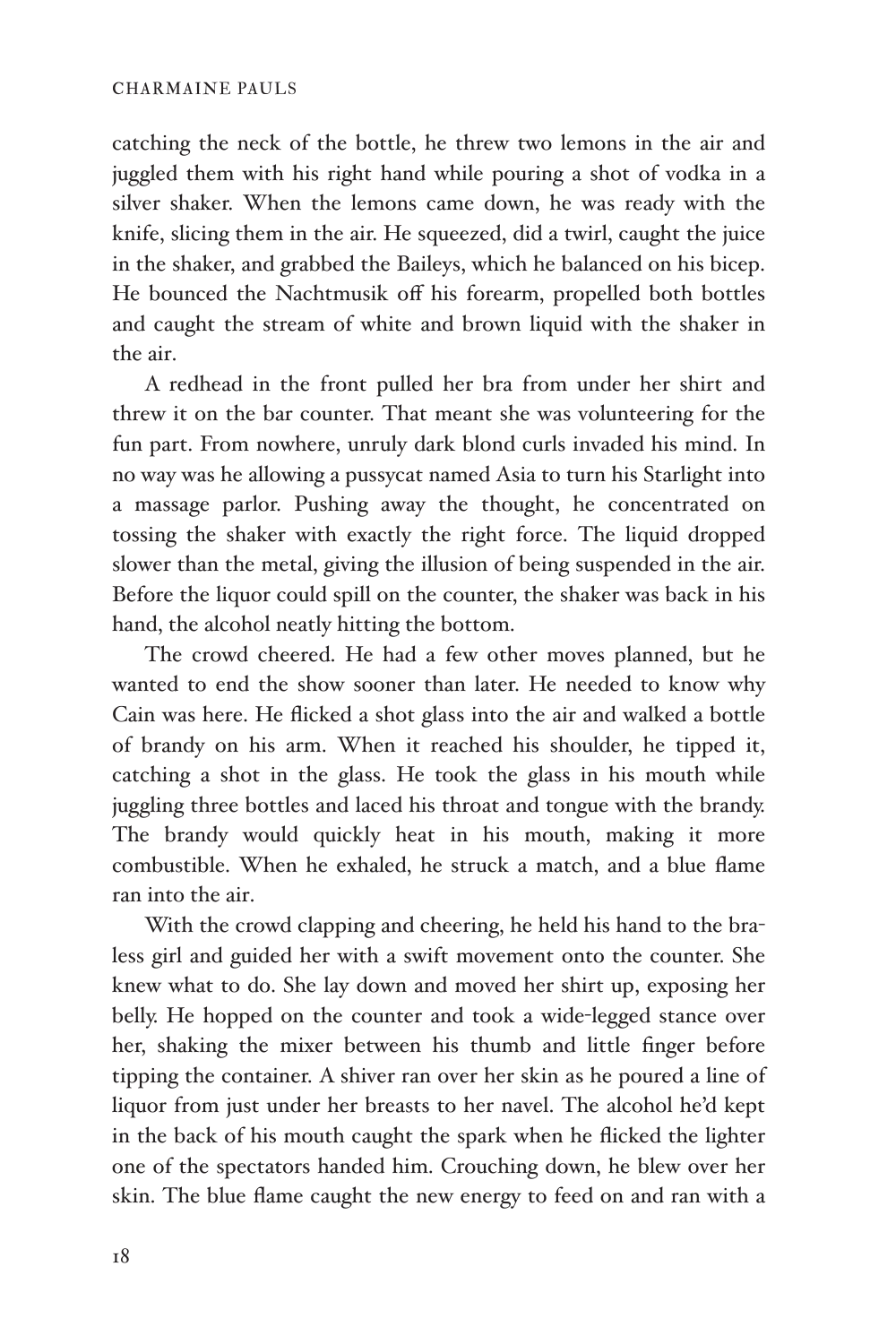soft whoosh over the liquor trail. His volunteer shrieked with a mixture of excitement and fright, but he was quick to lick the blue heat away.

As he offered the girl a hand to sit up, his gaze landed on a pair of spearmint green eyes in the middle of the crowd. The owner of those eyes had a heart-shaped face framed by bouncy curls. It was none other than the unwanted visitor of that morning.

Meeting his gaze, Asia rolled her eyes and turned away. By the time Sean had put the sticky girl back on her feet and handed her a hand towel from behind the bar, Asia had disappeared.

Jerry sucker punched his arm. "Fucking brilliant, bro. Why did you cut it short?"

Before he could answer, Suzie leaned over the counter. "Hey, Sean?" Throwing a thumb in the direction of the table Cain Jones and his team occupied, she said, "Mood drinks for the lot of them." She made big eyes. "Who the hell *are* they?"

"Holidaymakers," he said in a flat tone.

"Panty wetting, orgasmic looking holidaymakers." She popped her chewing gum. "Shall I wait?"

"They look like those fancy, entitled rich folks who cruise around here on their private yachts," Jerry said with a frown.

Suzie gave him a sweet smile. "You mean the kind of folks your business needs."

Scoffing, Jerry waved at a group of regulars that entered and made his way over.

"You better not make them wait," Suzie said, glancing at the special task force team.

"Go serve the other customers," Sean said. "I'll handle their order."

He kept his attention on the group at the back as he prepared their order.

Ten minutes later, he made his way over with a tray.

Cain looked up when he stopped at their table. "Sean Rivers. Impressive show."

Any doubt that they didn't know about his art vanished. They knew who he was, and they didn't come here for his famous mood drinks. There was no point in beating around the bush.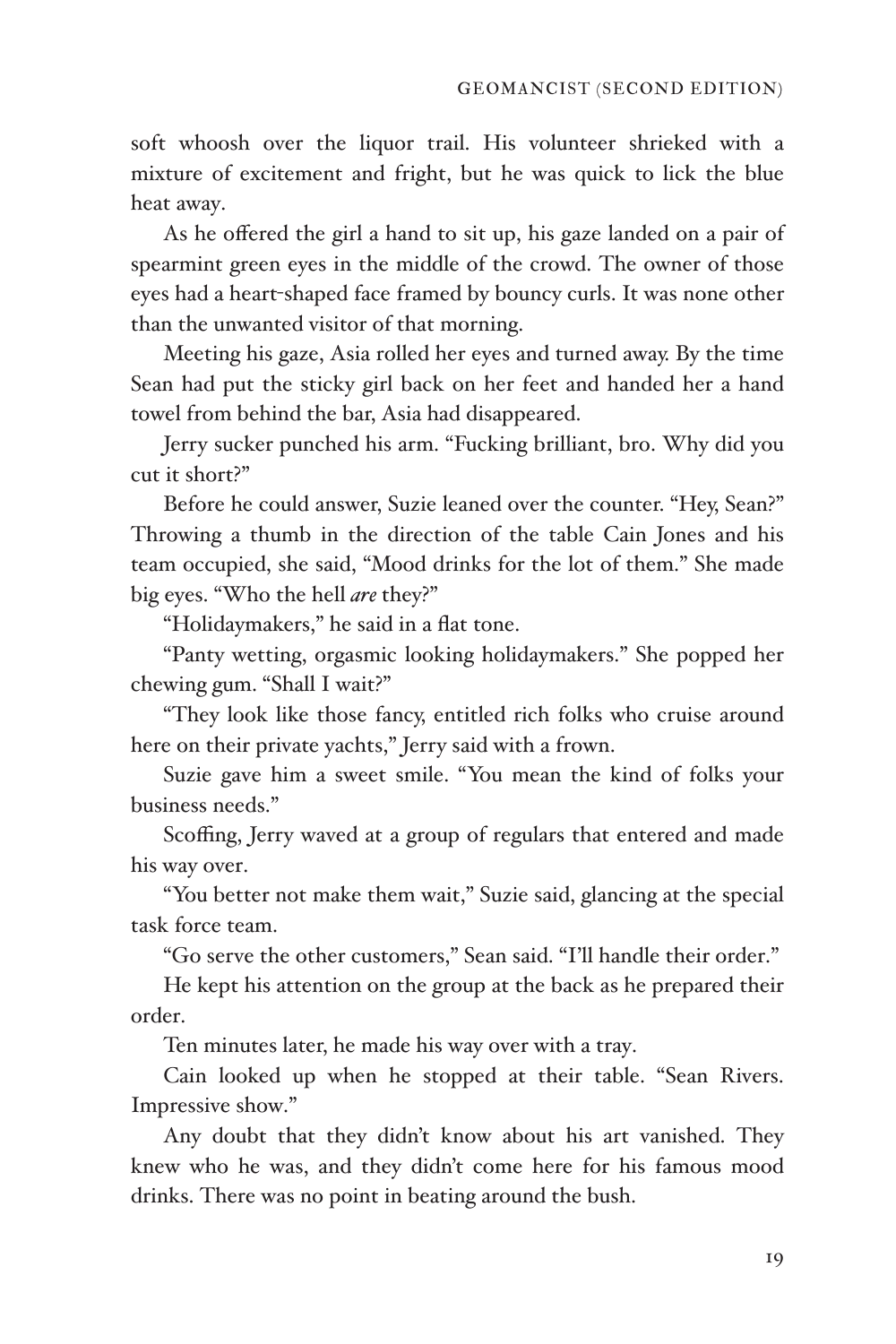He put a martini glass in front of Clelia and lit the liquid. A Flaming Lamborghini for the firestarter. Calvados, neat, for Joss. Coffee liqueur with a dash of Amarula for Kat. For Lann, vodka with a layer of Absinth. A Fishbowl for Maya, and scotch for Tim. Bono would have a beer. He'd mixed his own creation for Cain, a drink he'd just baptized Death Row.

Cain applauded slowly. "Well done." Taking in the drinks, he said, "I presume this means we don't need to introduce ourselves."

Sean handed the tray to a passing waitress. "What do you want?" Cain motioned to a vacant chair. "Pull up a seat."

"No, thanks. I'm not planning on hanging around that long."

Cain's lips quirked. "Ah. You prefer to jump straight into business."

Taking a wide stance, Sean crossed his arms. "Tell me what you want and then get the hell out of Jerry's bar."

"Tsk, tsk." Cain rubbed a thumb over his lips. "Didn't Alan teach you manners?"

"Leave my father out of this," Sean said, balling his fists so hard his knuckles cracked.

"We're not here to steal your art," Joss said, "so don't piss in your pants."

"I know," Sean replied with a sneer. "It's not in your code of conduct."

"You've done your homework," Maya said, giving him a snide smile, "but your father shouldn't share information he's not supposed to have."

All eyes were trained on him with curious interest. None seemed threatening. At least, not life threatening.

"I'll ask one more time, and then I walk away," Sean said. "What do you want?"

Cain steepled his fingers, studying Sean. "We need you to do a job for us."

Sean laughed. "Forget it."

"I know you've taken a vow not to use your gift since your sister's death," Cain said. "I'm not asking you to use your geomancist abilities."

Sean went cold like he did every time he thought about how he'd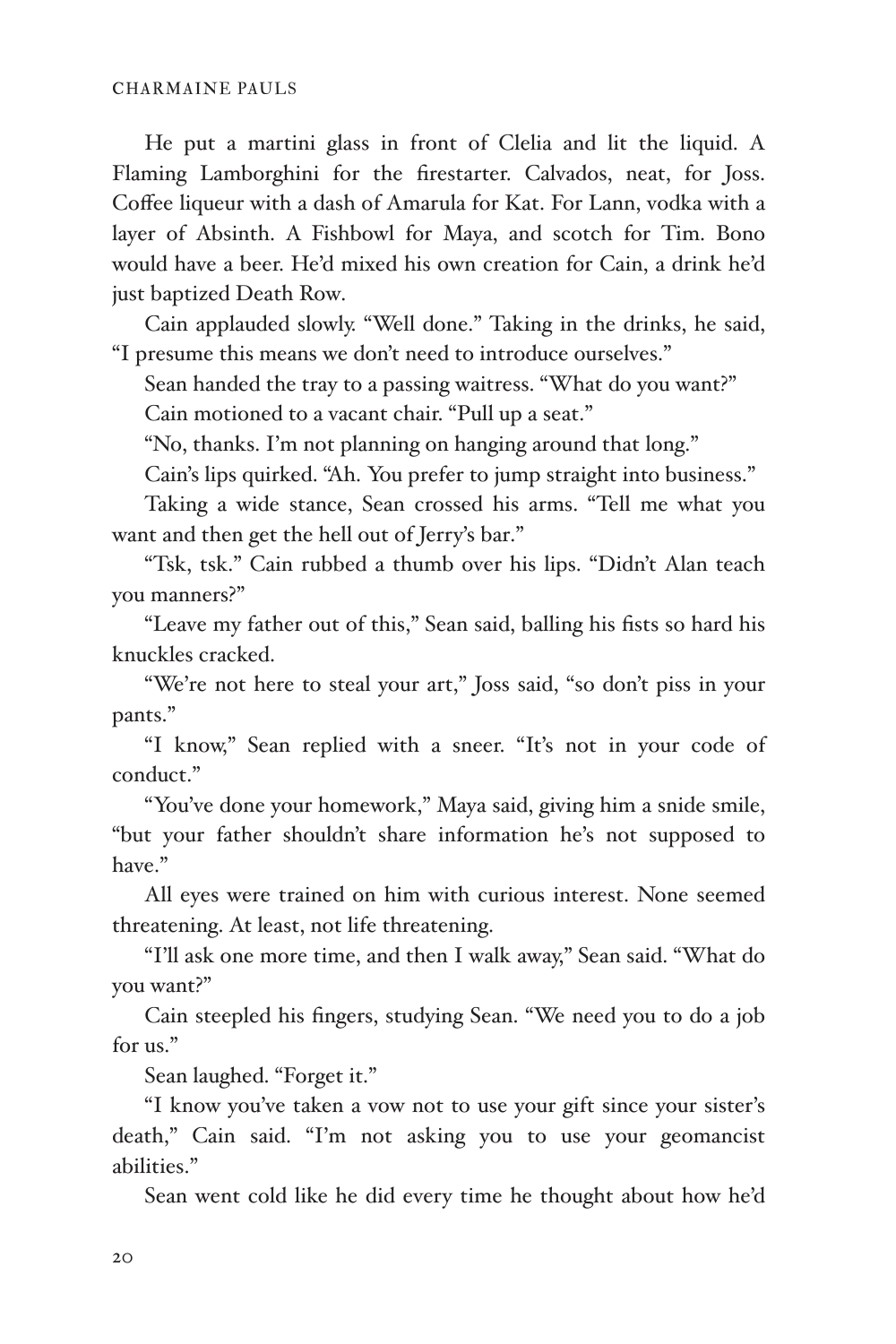fucked up with his gift. His voice was barely audible. "You don't want to bring that up."

"We need information on Juan Hernandez," Cain continued. "I believe you have the perfect cover."

Suddenly, Sean understood. "I'm not spying for you."

"All we ask is a week," Cain said. "The week on Isla del Pirata where he'll celebrate his birthday."

"I already said no to him. What makes you think I'll change my mind?"

Cain leaned back in his seat. "The fact that you need money to take over this bar."

Sean gritted his teeth. "I'm not doing it with drug money."

"I'm not asking you to. I'm offering to pay you for the job. It'll be with *our* money."

"Thanks for the kindhearted offer, but I don't think so."

Cain's smile said he knew more about Sean than what Sean cared for the commander to know. "You don't have other means of getting the cash together before the end of the month, and I believe you have a new competitor."

Sean's blood started simmering. "What the hell do you know about the deal or Asia?" Then another realization hit him. "Son of a bitch. You're the new landlord, aren't you?"

Cain only grinned.

Disbelief sounded in Sean's voice. "You bought the property."

"It was a good investment," Cain said.

His blood went from simmering to boiling. "That's fucking blackmail."

"Call it what you want," Joss said. "It's a means to your end."

Cain regarded Sean with cold calculation. "Don't you want to make your dream come true?"

"You set me up against the lass," he said, still unable to believe his ears.

Cain shrugged. "I simply mentioned that the location would be great for what she has in mind."

"You're using her, you son of a bitch, to get me to take your offer."

"In a couple of months' time, you won't even remember the young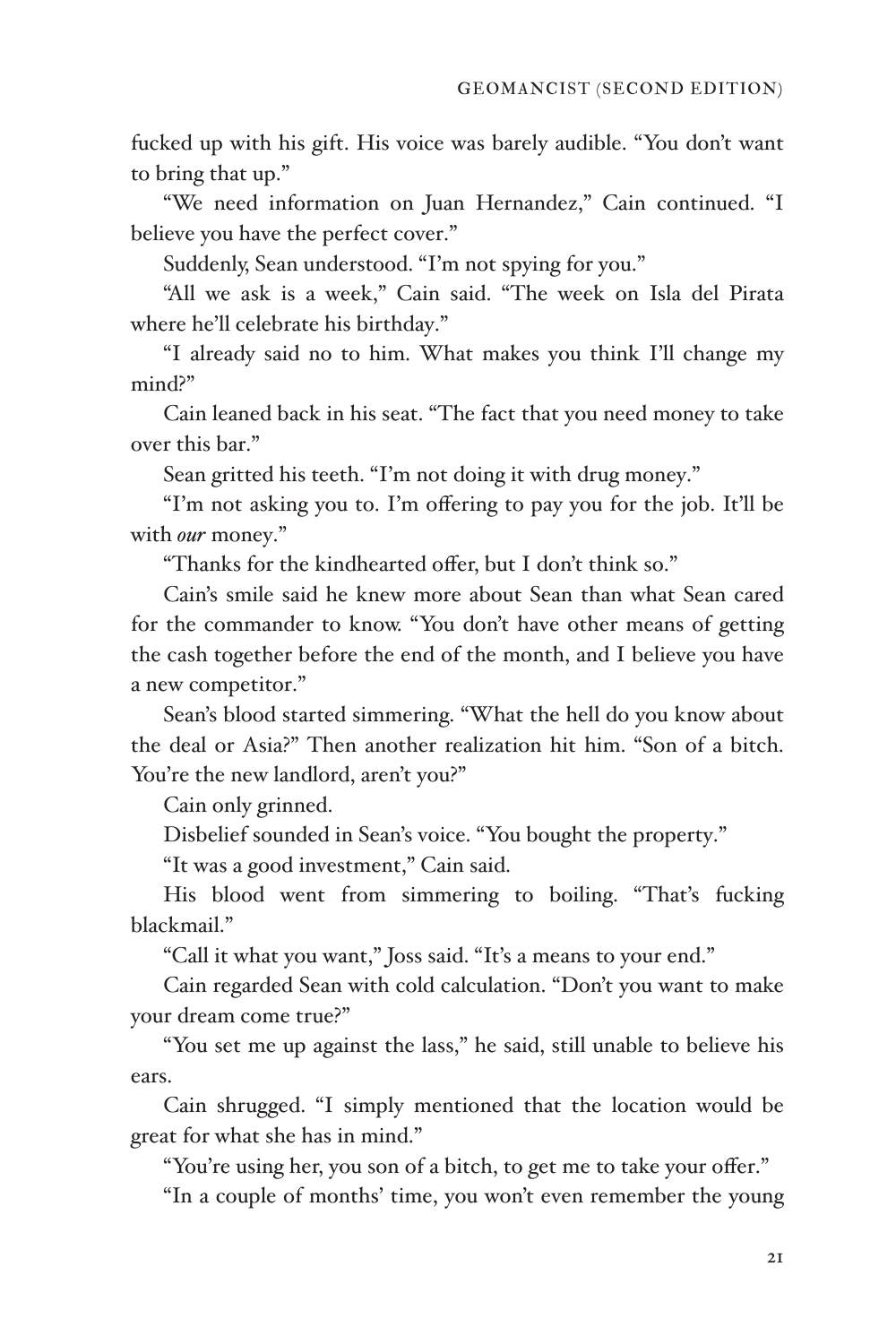lady in question," Cain said. "You would've moved on, and she would've, too."

Sean dropped his arms at his sides. "You promised her the premises."

"No," Cain said evenly. "I said whoever comes up with the money first can have the lease."

"When I take over the lease, what are you going to tell her? That you fucked her over?"

"There's more at stake than a pretty young lady's aspirations, Sean. She'll get over it."

Stabbing his fingers into his hair, Sean said, "I can't believe you're making me do this."

"I'm not making you do anything." Cain raised a brow. "You have a choice."

"Like hell." He couldn't fail Maddy. There was no choice, and he hated it. "You're a piece of shit, Cain."

Bono cleared his throat. "Watch your language in front of the ladies, Sean."

"I knew you'd come around," Cain said, looking too damn satisfied with himself.

Desperate, Sean grabbed at straws. "You have enough power to squash Juan. You don't need my help."

"We are going to *squash* him," Lann said with an indifferent smile, his Russian accent strong, "but we need information first."

This was one big fucking mess. He'd been so careful about staying in hiding and keeping his gift a secret. "How did you find me?"

All heads turned to the ambassador.

"Government connections," Tim said with an Australian drawl. "A friend of a friend of your father." He glanced at Kat. "I had help with research, also."

Kat's expression was friendly. "It wasn't too hard. Natural disasters don't occur every day."

Sean held up a hand. "Do *not* mention that event." The disaster that had claimed his sister's life was the one subject that was off-limits.

"Think of it as saving mankind," Clelia said, her voice soft and clear and her French accent less prominent than her husband's.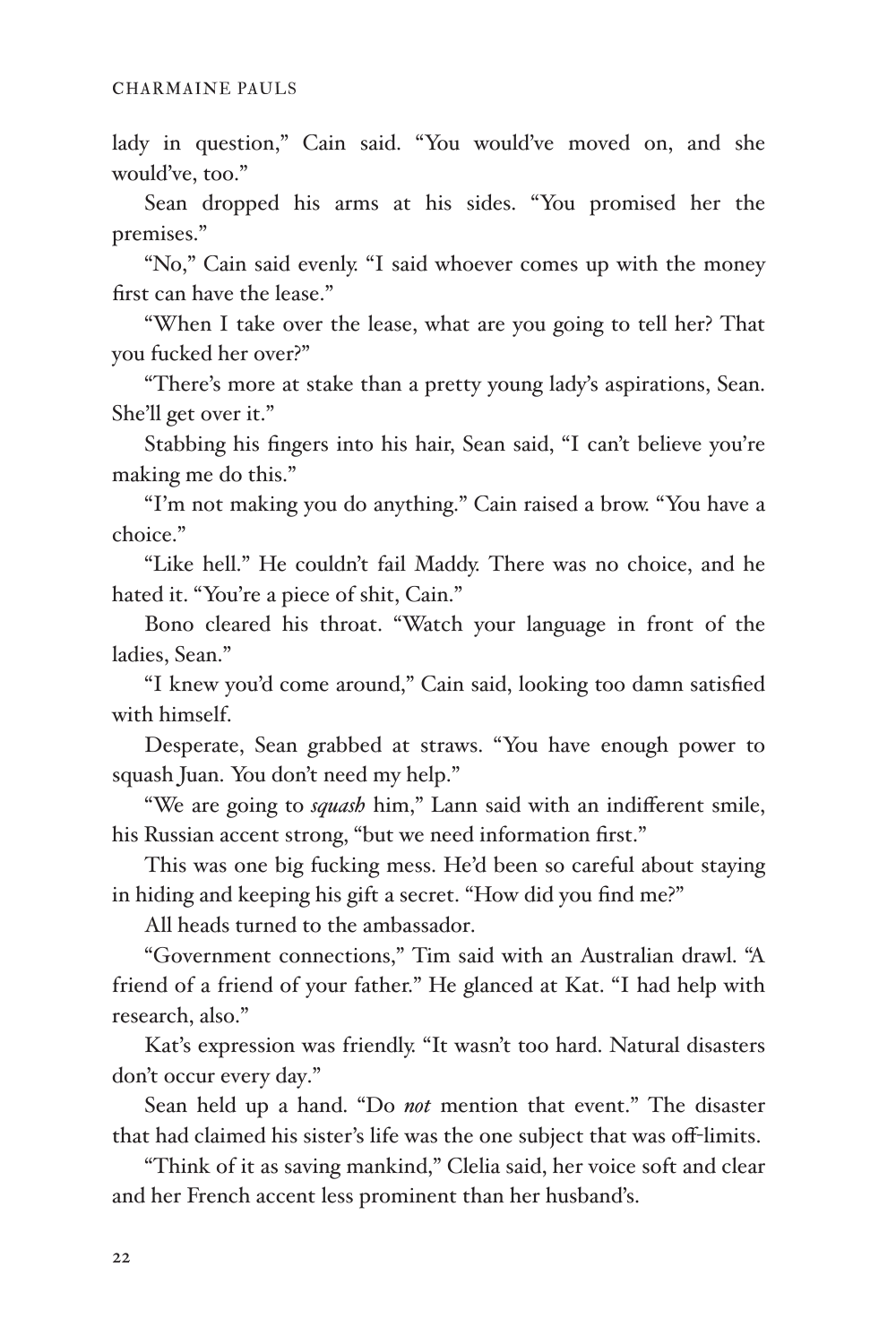"What do you need me to do?" Sean asked through tight lips, looking from one member to the next. They had him by the balls. He hated admitting defeat.

"Juan is connected to a man called Godfrey," Cain said. "His surname is unknown, but he's previously gone by the false name of Reid. Juan is investing money from his drug operation in Godfrey's business." Cain paused for his words to sink in. "Do you understand the implications of what I'm telling you?"

"Yes," Sean bit out. "Godfrey's the bad guy, and Juan's drug money is helping to build his business, which must be either illegal, dangerous, or both."

"Get me info on Godfrey's whereabouts," Cain said. "I'll pay you double what Juan offered you."

Sean laughed again. "How am I supposed to do that?"

"You're a clever guy," Cain said. "You'll figure it out once you're on the island."

Sean wiped a hand over his jaw. "What if I don't succeed?"

"If you fail to get the information, our deal is off, and you're looking at Cartagena's new spa," Cain said, motioning around the room.

When Cain lifted his hand, Joss took a mini tablet from his pocket and placed it on the leader's palm.

"This will be your communication link to us," Cain said. "Maya will show you how it works." He stood and offered Sean a hand. "I'm looking forward to working with you, Mr. Rivers."

What choice did he have but to shake on the deal? There was nothing else he could do.

Maya got to her feet. "Is there a private place where we can work?"

"Jerry's office." Sean couldn't look at the team members a minute longer. He hated being played, and Cain had manipulated him like a damn puppet, using his guilt over Maddy's death and the only reason he had left for living in the dirtiest way possible.

As he turned to cross the floor, a small hand gripped his upper arm. Sean looked down into Asia's flashing eyes.

"You could've told me this morning," she said.

The atmosphere immediately turned several degrees hotter.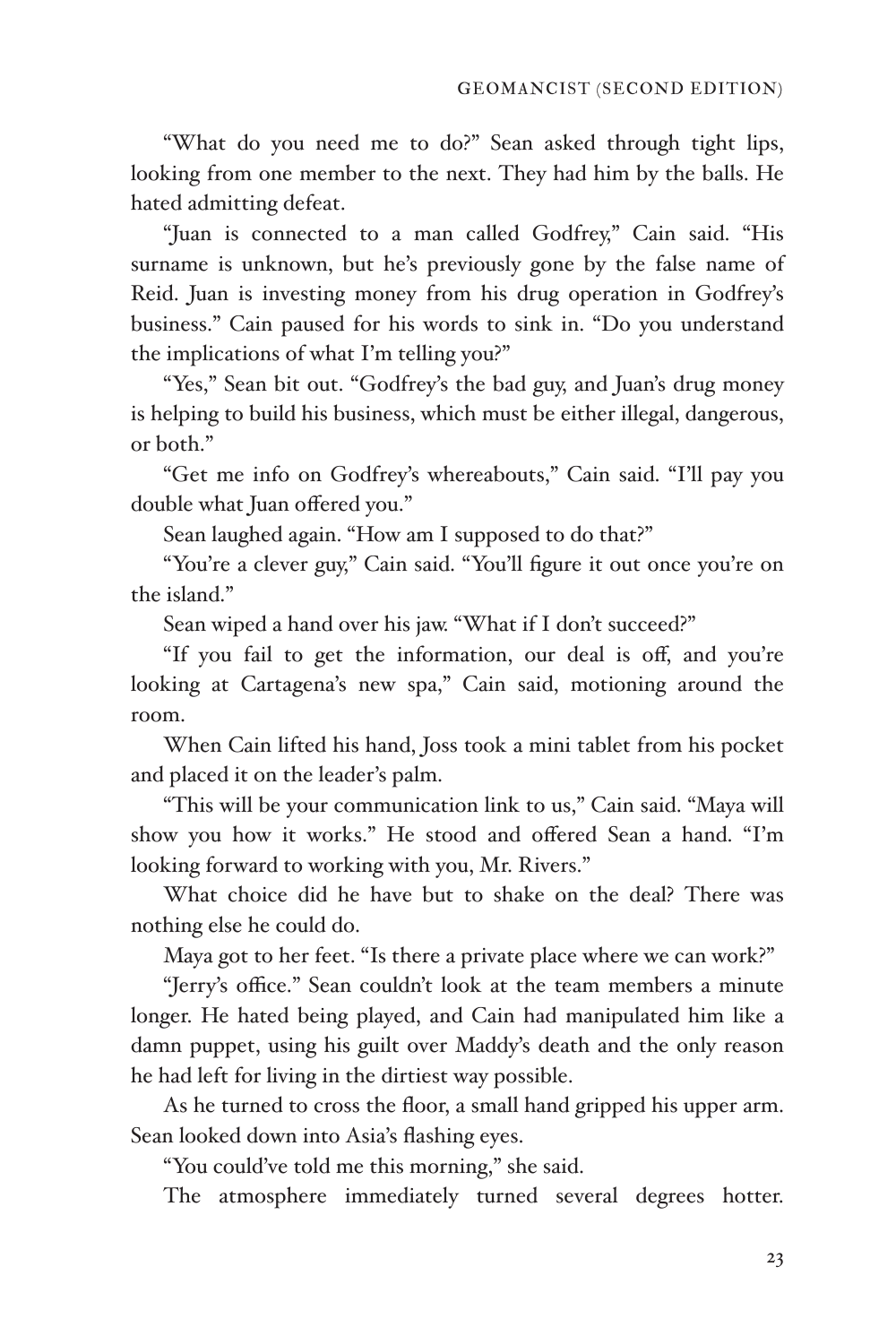Despite her anger, or maybe because of it, she was a sight for sore eyes with her flushed cheeks and heated eyes, not to mention the tight white dress that stretched over her curves.

"Tell you what, pussycat?"

"Don't play dumb with me," she said, narrowing her green gaze. "That we'll be competing for the premises." She nodded in the direction of the office. "I just spoke to Jerry. You thought withholding the information from me was going to somehow give you the upper hand? Or did you just enjoy making me look stupid?"

"We won't be competing for anything," he said. "The lease is mine. I'm sorry, pussycat. If it were anything else, I would've given it to you gladly. I would've even wrapped it in fancy paper and tied it with a pretty bow." Regret for the way in which Cain had manipulated her to get to him made him say, "Let me get you that complimentary drink I promised you."

She tightened her fingers where they rested on his tattoo, sending bolts of electricity to his bones.

"You take your victory prematurely, Sean. Jerry told me you refused a job offer from Juan Hernandez." She lifted her chin. "Well, I've accepted."

He gaped at her. "You've what?"

"Your skills are not the only ones that are sought after." She let go of his arm. "He needed a masseuse for a week's treatments. Guess what? He's just found her." She gave him a sweet smile. "The bet's on."

When she turned, he caught her wrist. "Don't do this."

She looked at where his fingers were curled around her arm. "I didn't give you permission to touch me."

"No? Did I give you permission to touch me? If I'm not mistaken, your hand was on my arm not a minute ago. An eye for an eye?" He held fast for another second, but dropped his hand when alarm set into her eyes. "Look, Asia. This is a dumb move. You don't know what you're getting yourself into."

"We'll see about that, Mr. Rivers. I never back out of a challenge." Inching closer, she continued in a soft voice, "And you just threw one at me."

He reached for her again. "Listen to me-"